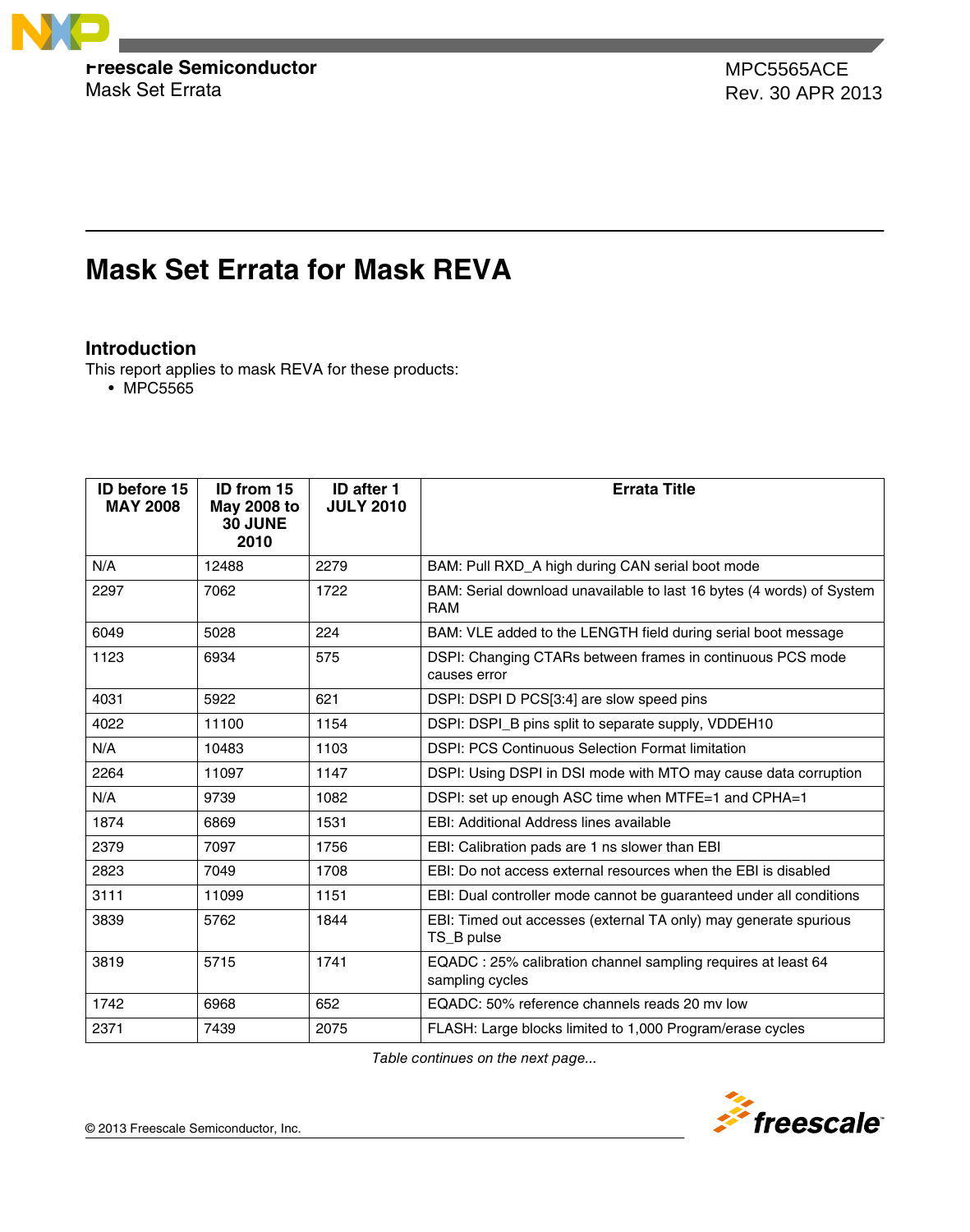| ID before 15<br><b>MAY 2008</b> | ID from 15<br>May 2008 to<br>30 JUNE<br>2010 | ID after 1<br><b>JULY 2010</b> | <b>Errata Title</b>                                                                                                                                    |  |
|---------------------------------|----------------------------------------------|--------------------------------|--------------------------------------------------------------------------------------------------------------------------------------------------------|--|
| 2419                            | 6946                                         | 605                            | FLASH: Minimum Programming Frequency is 25 MHz                                                                                                         |  |
| 1745                            | 7444                                         | 2083                           | FLASH: The ADR register may get loaded with a flash address even<br>through no ECC error has occurred                                                  |  |
| 715                             | 6764                                         | 1111                           | FMPLL: LOLF can be set on MFD change                                                                                                                   |  |
| N/A                             | 8014                                         | 2181                           | FMPLL: Non-zero pre-divider values can cause PLL lock failure                                                                                          |  |
| 4527                            | 5874                                         | 507                            | FMPLL: Oscillator Gain Increased                                                                                                                       |  |
| N/A                             | 18087                                        | 1232                           | FMPLL: Reset may not be negated if an external reset occurs during a<br>software initiated PLL relock sequence                                         |  |
|                                 |                                              | 6531                           | FMPLL: Selecting GPIO mode on RSTCFG/PLLCFG[0:1] may cause<br>PLL failure after a reset                                                                |  |
|                                 |                                              | 3407                           | FlexCAN: CAN Transmitter Stall in case of no Remote Frame in<br>response to Tx packet with RTR=1                                                       |  |
| 4414                            | 5952                                         | 1557                           | FlexCAN: Corrupt ID may be sent in early-SOF condition                                                                                                 |  |
| 5164                            | 6041                                         | 1964                           | FlexCAN: Freeze FlexCAN A to write RXIMR for FlexCAN C                                                                                                 |  |
| N/A                             | 23304                                        | 2685                           | FlexCAN: Module Disable Mode functionality not described correctly                                                                                     |  |
| 3617                            | 5729                                         | 1794                           | FlexCAN: New Feature - Individual Message Mask Registers                                                                                               |  |
| 3567                            | 5804                                         | 352                            | FlexCAN: New feature - Individual RX matching and Message Queuing                                                                                      |  |
| 3566                            | 6413                                         | 1654                           | FlexCAN: New feature - Self reception disable                                                                                                          |  |
| 3138                            | 5790                                         | 1895                           | FlexCAN: New feature - Transmit (TX)/Receive (RX) Warning Interrupts                                                                                   |  |
| N/A                             | 34749                                        | 2424                           | FlexCAN: switching CAN protocol interface (CPI) to system clock has<br>very small chance of causing the CPI to enter an indeterminate state            |  |
| 4357                            | 5923                                         | 622                            | MPC5565: SIU_MIDR[PARTNUM] is 5565, [MASKNUM] is 0x10,<br>DID[PIN]=0x165                                                                               |  |
| N/A                             | 40092                                        | 6726                           | NPC: MCKO clock may be gated one clock period early when MCKO<br>frequency is programmed as SYS_CLK/8.and gating is enabled                            |  |
| 1800                            | 7216                                         | 1957                           | NPC: MCKO_DIV can be set to 0x0 (1X MCKO)                                                                                                              |  |
| 2273                            | 7451                                         | 2096                           | NZ6C3: No sync message generated after 255 direct branch messages<br>in history mode                                                                   |  |
| 2706                            | 7456                                         | 2103                           | NZ6C3: Data Trace of stmw instructions may cause overruns                                                                                              |  |
| 108                             | 6899                                         | 1618                           | NZ6C3: No indication of an exception causing a Nexus Program Trace<br>(PT) message as opposed to a retired branch instruction causing a PT<br>message. |  |
| 3038                            | 5781                                         | 1881                           | Pad Ring: PCSD3 and PCSD4 available on eMIOS pins                                                                                                      |  |
| 4381                            | 5934                                         | 1528                           | Pad Ring: Pin behavior during power sequencing                                                                                                         |  |
| 63                              | 6700                                         | 488                            | Pad Ring: Possible poor system clock just after POR negation.                                                                                          |  |
| 64                              | 7224                                         | 1969                           | Pad Ring: RSTOUT is 3-stated during the power-on sequence.                                                                                             |  |
| 3644                            | 5814                                         | 375                            | Pad Ring: SCI_A available on CAN_A pins (GPIO[83:84])                                                                                                  |  |
|                                 |                                              | 3377                           | Pad Ring: Nexus pins may drive an unknown value immediately after<br>power up but before the 1st clock edge                                            |  |
| 3685                            | 5724                                         | 1779                           | SIU: CRSE bit added to the SIU Configuration Register                                                                                                  |  |
| 4026                            | 5940                                         | 1538                           | SRAM: SRAM size is now 80 Kbytes instead of 64K                                                                                                        |  |
| N/A                             | 8913                                         | 1031                           | e200z6: Cache Invalidate/Clear Aborts due to masked core Interrupt                                                                                     |  |

*Table continues on the next page...*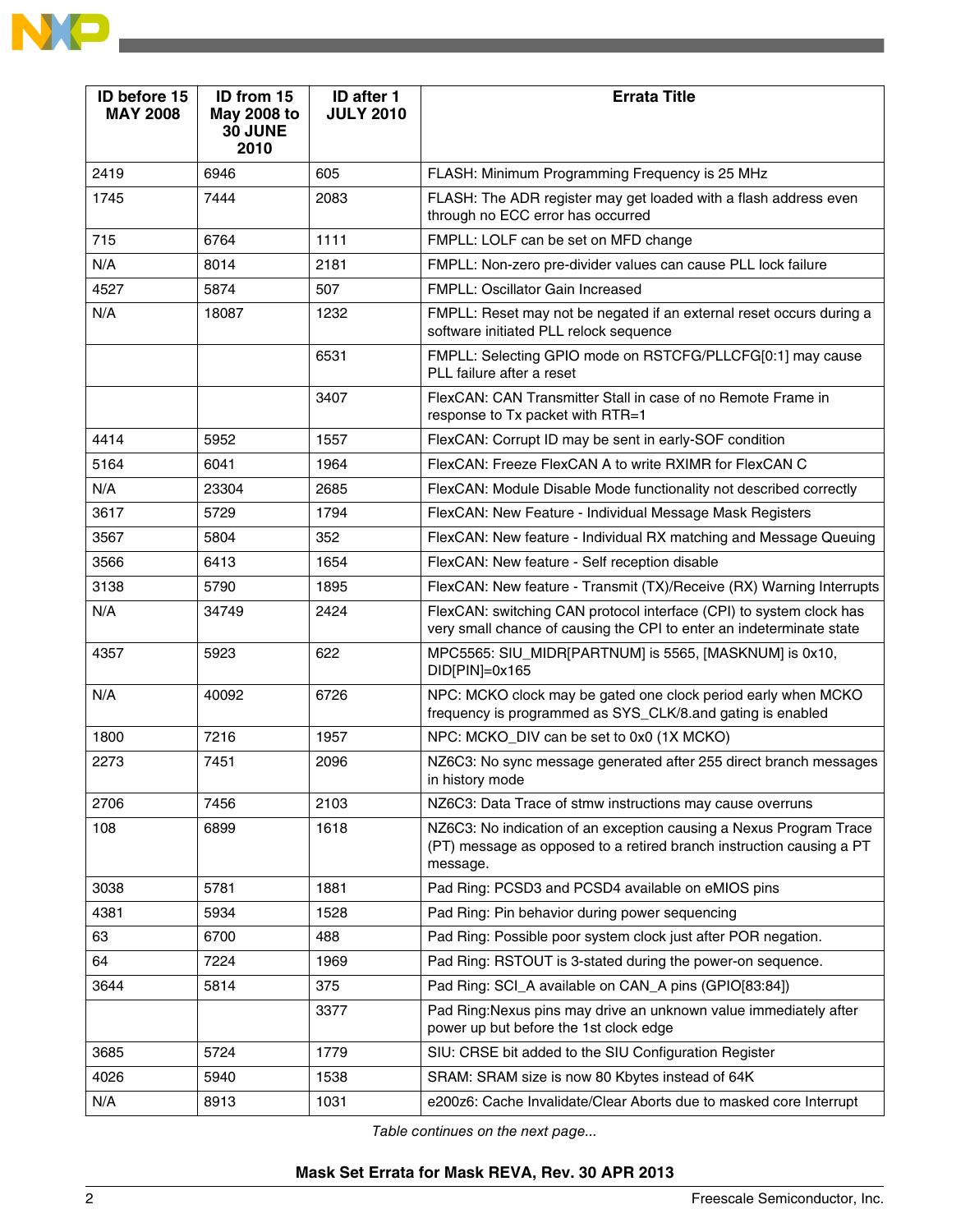| <b>ID before 15</b><br><b>MAY 2008</b> | ID from 15<br>May 2008 to<br>30 JUNE<br>2010 | <b>ID after 1</b><br><b>JULY 2010</b> | <b>Errata Title</b>                                                                                            |
|----------------------------------------|----------------------------------------------|---------------------------------------|----------------------------------------------------------------------------------------------------------------|
| 507                                    | 7419                                         | 2044                                  | e200z6: Core renamed from e500z6                                                                               |
| 2502                                   | 7084                                         | 1748                                  | e200z6: JTAG Part Identification is 0x4                                                                        |
| 2312                                   | 7068                                         | 1729                                  | e200z6: MMU has 32 Table Entries                                                                               |
| 5256                                   | 6262                                         | 779                                   | e200z6: New SPE Instructions Added                                                                             |
| 4075                                   | 5971                                         | 1581                                  | e200z6: VLE added to core                                                                                      |
| 3565                                   | 7356                                         | 860                                   | e200z6: Way Access Mode bit added to the Cache                                                                 |
|                                        |                                              | 3421                                  | e200z: Cache returns value, even when disabled                                                                 |
| 5093                                   | 11091                                        | 1136                                  | eDMA: BWC setting may be ignored between 1st and 2nd transfers and<br>after the last write of each minor loop. |
| 2305                                   | 7147                                         | 1834                                  | eMIOS: OPMWC unable to produce close to 100% duty cycle signal                                                 |
| 2651                                   | 7110                                         | 1769                                  | eMIOS: Updating the B register requires 32-bit writes.                                                         |
| 2878                                   | 7114                                         | 1773                                  | eQADC: conversions of muxed digital/analog channels close to the rail                                          |
| N/A                                    | 8632                                         | 1013                                  | eSCI : Automatic reset of the LIN state machine cause incorrect<br>transmission                                |
| N/A                                    | 27326                                        | 1381                                  | eSCI: LIN Wakeup flag set after aborted LIN frame transmission                                                 |
| N/A                                    | 17048                                        | 1221                                  | eSCI: LIN bit error indicated at start of transmission after LIN reset                                         |
| N/A                                    | 8635                                         | 1017                                  | eSCI: LIN fast bit error detection causes incorrect LIN reception                                              |
| N/A                                    | 8173                                         | 2190                                  | eSCI: LIN slave timeout flag STO not asserted if CRC is received too<br>late                                   |
| 7064                                   | 4968                                         | 1614                                  | eSCI: Low pulse on LIN RX line may prevent assertion of transmit data<br>ready flag ESCI_SR[TXRDY]             |
| 2477                                   | 6965                                         | 644                                   | eTPU: MISSCNT can fail on sequential physical teeth                                                            |
| 7331                                   | 3377                                         | 112                                   | eTPU: Prescaler phase shift between TCR1 and TCR2                                                              |
| 3150                                   | 5710                                         | 1728                                  | eTPU: STAC bus export may skip 1 count                                                                         |

### **e2279: BAM: Pull RXD\_A high during CAN serial boot mode**

**Errata type:** Errata **Description:** The Boot Assist Module (BAM) disables the internal pull up resistor on serial port A receive

data pin (eSCI RXD\_A) during serial boot mode operation. If the pin is not actively driven by system, its input level may drift below low threshold and be recognized as a valid eSCI boot operation thus preventing CAN boot mode selection.

# **e1722: BAM: Serial download unavailable to last 16 bytes (4 words) of System RAM**

**Errata type:** Information

**Workaround:** Always drive the eSCI RXD\_A pin high during CAN serial boot mode. A external 10K pullup resistor can be used for this purpose.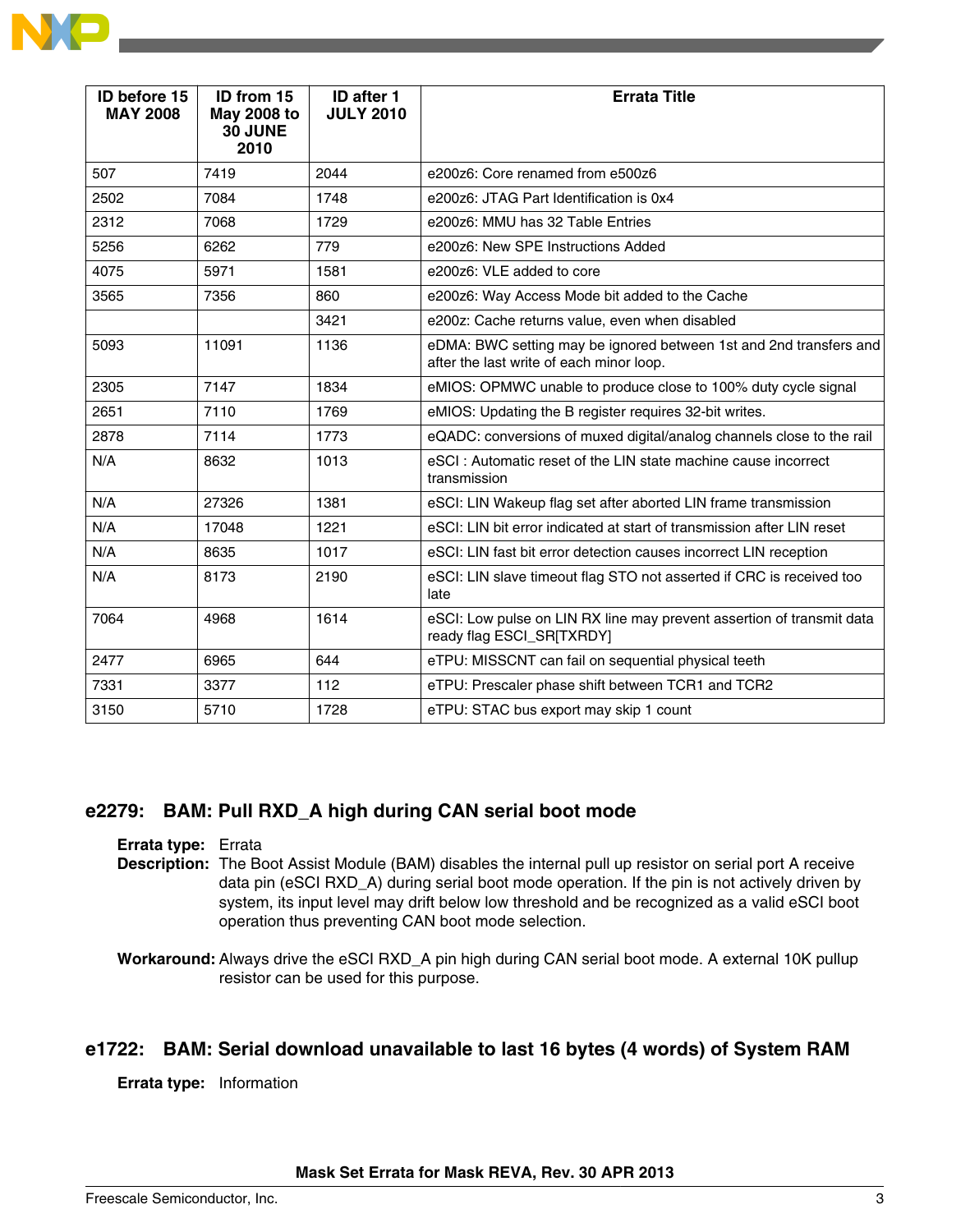

**Description:** When using the BAM Serial boot download feature, the BAM initializes an additional 4 32-bit words after the end of the downloaded records. This is done to insure that if the core fetches the last instruction of the downloaded code from the internal SRAM while executing the code, it will not prefetch instructions from memory locations that have not been initialized.

> Note: if the download image has the exact same size as the internal SRAM, the 20 bytes at the beginning of the SRAM will be written with zero value due to incomplete memory decoding.

**Workaround:** When using the Serial download feature of the BAM, make sure that the maximum address of the downloaded code does not exceed the end address of the SRAM minus 16 bytes or the last address of the Memory Management Unit (MMU) entry minus 16 bytes (for devices with MMU and the SRAM MMU setting less than the full SRAM size), whichever is smaller.

### **e224: BAM: VLE added to the LENGTH field during serial boot message**

#### **Errata type:** Information

- **Description:** In serial boot mode, tools download 3 pieces of information: a 64-bit password, followed by a 32-bit start address, and then a 32-bit download length (LENGTH). On devices that support the Variable Length Encoded (VLE) instruction set, the 32-bit LENGTH field has been changed to a 1-bit VLE bit followed by a 31-bit LENGTH. The VLE bit replaces what was the MSB of the LENGTH. Setting the VLE bit to 1 indicates that the downloaded code should be run in VLE mode. Leaving VLE a 0 indicates that the downloaded code should be run in BookE/classic Power Architecture instruction set mode. When the VLE bit is set to 1 the BAM programs EBI, RAM and Flash MMU TLB entries (# 1,2 and 3) with the VLE attribute.
- **Workaround:** Set the VLE bit (MSB of the 32-bit LENGTH) in the serial boot download data if the code being downloaded uses (was written in) VLE instructions.

### **e575: DSPI: Changing CTARs between frames in continuous PCS mode causes error**

**Errata type:** Errata

**Description:** Erroneous data could be transmitted if multiple Clock and Transfer Attribute Registers (CTAR) are used while using the Continuous Peripheral Chip Select mode (DSPIx\_PUSHR[CONT=1]). The conditions that can generate an error are:

> 1) If DSPIx\_CTARn[CPHA]=1 and DSPIx\_MCR[CONT\_SCKE = 0] and DSPIx\_CTARn[CPOL, CPHA, PCSSCK or PBR] change between frames.

2) If DSPIx CTARn[CPHA]=0 or DSPIx MCR[CONT SCKE = 1] and any bit field of DSPIx\_CTARn changes between frames except DSPIx\_CTARn[PBR].

**Workaround:** When generating DSPI bit frames in continuous PCS mode, adhere to the aforementioned conditions when changing DSPIx\_CTARn bit fields between frames.

### **e621: DSPI: DSPI D PCS[3:4] are slow speed pins**

**Errata type:** Information

**Description:** The eMIOS[10:11]/PCSD[3:4]/GPIO[189:190] pins have a pad type of SH (slow speed pad) instead of MH (medium speed pad). While the eMIOS function normally does not require a medium speed pad, when the pin is configured as the Deserial Serial Peripheral Interface D Peripheral Chip Select (DSPI\_PCSxD), the slow pad may limit the maximum speed of the DSPI port.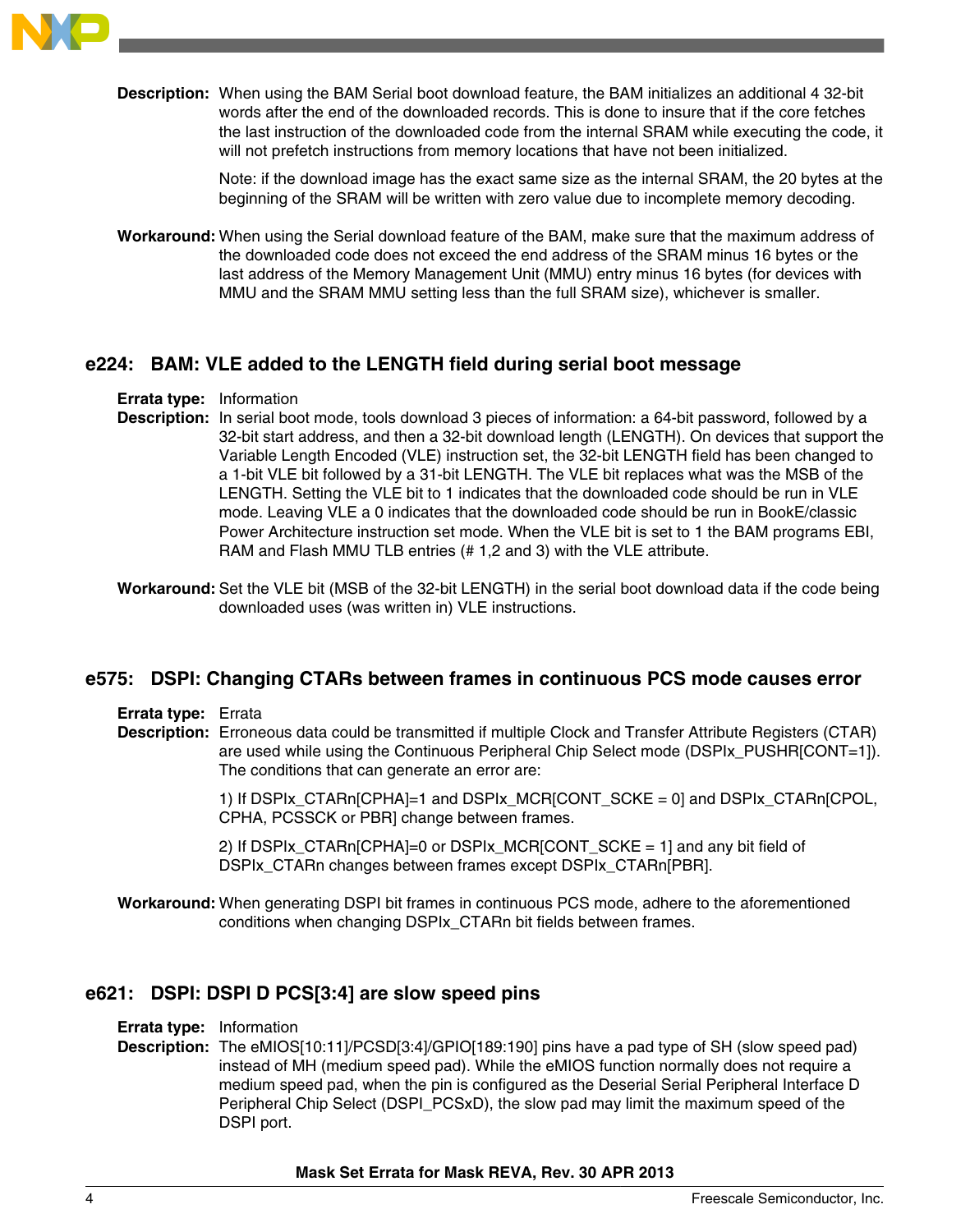

**Workaround:** Either don't use the DSPI\_D PCS functions on these pins or limit the frequency of the DSPI port to account for the difference in slew rate of the pins. The slow pads have a slew rate of 15 to 200 ns and the medium speed pads have a slew rate of 8 to 100 ns (both with a 50 pF load) depending on the setting of the Slew Rate Control bits in the Pad Configuration register (PCRx[SRC]).

# **e1154: DSPI: DSPI\_B pins split to separate supply, VDDEH10**

**Errata type:** Information

**Description:** The DSPI\_B SINB, SOUTB, SCKB, PCS\_B[0:2] were separated from the VDDEH6 and are now powered by the new power supply pin VDDEH10. Ball J23 on the 416 package was changed from being a duplicate VDDEH6 pin to being a separate VDDEH10 supply pin. 324 pin package drawings show the VDDE10 ball placement. VDDEH6 and VDDEH10 are combined/shorted internally on 208 packages.

**Workaround:** For compatibility to the MPC5554, always power VDDEH6 and VDDEH10 from the same power supply (3.0 to 5.25 volts). If compatibility is not required to the MPC5554, VDDEH10 and VDDEH6 can be supplied by different voltage supplies. This allows one DSPI to operate at a different voltage than the other DSPI modules (3.3 and 5 volts, for example).

### **e1103: DSPI: PCS Continuous Selection Format limitation**

#### **Errata type:** Errata

**Description:** When the DSPI module has more than one entry in the TX FIFO and only one entry is written and that entry has the CONT bit set, and continuous SCK clock selected the PCS levels may change between transfer complete and write of the next data to the DSPI\_PUSHR register.

For example:

If the CONT bit is set with the first PUSHR write, the PCS de-asserts after the transfer because the configuration data for the next frame has already been fetched from the next (empty) fifo entry. This behavior continues till the buffer is filled once and all CONT bits are one.

**Workaround:** To insure PCS stability during data transmission in Continious Selection Format and Continious SCK clock enabled make sure that the data with reset CONT bit is written to DSPI\_PUSHR register before previous data sub-frame (with CONT bit set) transfer is over.

### **e1147: DSPI: Using DSPI in DSI mode with MTO may cause data corruption**

**Errata type:** Errata

**Description:** Using the DSPI in Deserial Serial Interface (DSI) Configuration (DSPIx\_MCR[DCONF]=0b01]) with multiple transfer operation (DSPIx\_DSICR[MTOE=1]) enabled, may cause corruption of data transmitted out on the DSPI master if the clock Phase is set for leading edge capture DSPIx\_CTARn[CPHA]=0. The first bit shifted out of the master DSPI into the slave DSPI module will be corrupted and will convert a '0' to read as a '1'.

**Workaround:** There are three possible workarounds for this issue.

- 1) Select CPHA=1 if suitable for external slave devices.
- 2) Set first bit to '1', or ignore first bit. This may not be a workable solution if this bit is required.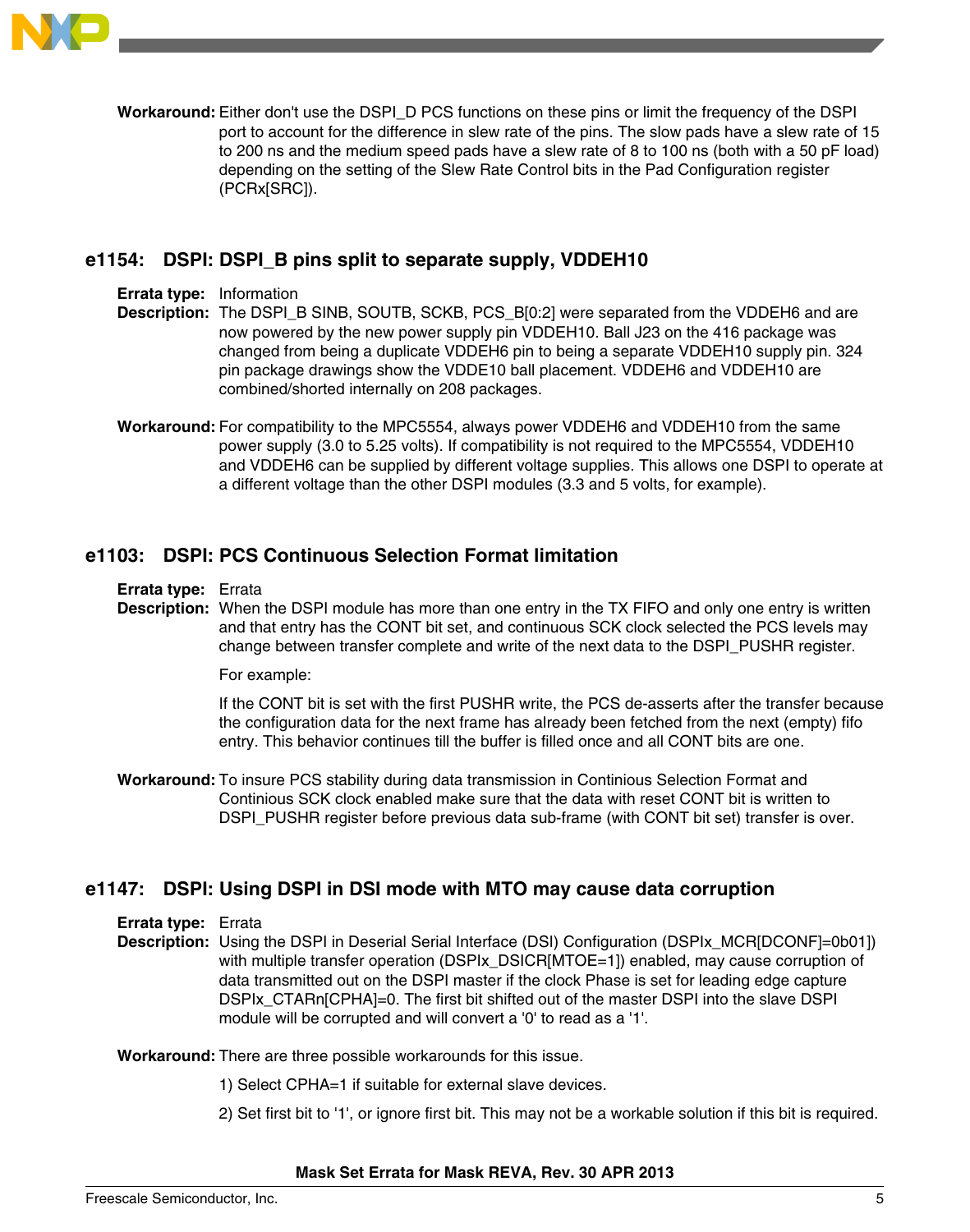

3) Connect SOUT from the master to SIN of the first slave externally instead of using internal signals. This is achieved by setting the DSPI Input Select Register (SIU\_DISR) to set the SINSELx field of the first slave DSPI to '00' and configuring this slave's SIN pin and master SOUT pin as DSPI SIN/SOUT functions respectively. This workaround is suitable only if these two signals are available to be connected externally to each other.

# **e1082: DSPI: set up enough ASC time when MTFE=1 and CPHA=1**

**Errata type:** Information

**Description:** When the DSPI is being used in the Modified Transfer Format mode (DSPI\_MCR[MTFE]=1) with the clock phase set for Data changing on the leading edge of the clock and captured on the following edge in the DSPI Clock and Transfer Attributes Register (DSPI\_CTARn[CPHA]=1), if the After SCK delay scaler (ASC) time is set to less than 1/2 SCK clock period the DSPI may not complete the transaction - the TCF flag will not be set, serial data will not received, and last transmitted bit can be truncated.

**Workaround:** If the Modified Transfer Format mode is required DSPI\_MCR[MTFE]=1 with the clock phase set for serial data changing on the leading edge of the clock and captured on the following edge in the SCK clock (Transfer Attributes Register (DSPI\_CTARn[CPHA]=1) make sure that the ASC time is set to be longer than half SCK clock period.

# **e1531: EBI: Additional Address lines available**

**Errata type:** Information

- **Description:** Two additional address lines (ADDR6 and ADDR7) have been added to the External Bus Interface (EBI). These extra address lines are multiplexed with ADDR30 and ADDR31 as alternate functions and can be selected by the Pin Assignment (PA) field of SIU\_PCR[26] and SIU PCR[27].
- **Workaround:** Customers should be aware that not all members of the MPC5500 family with an external address bus have these extra 2 address lines.

Note external masters still use ADDR30 and ADDR31 for internal accesses and always use ADDR8 though ADDR31 in this case.

### **e1756: EBI: Calibration pads are 1 ns slower than EBI**

- **Errata type:** Information
- **Description:** The calibration bus outputs and input setup time is 1ns longer than the equivalent normal External bus signals. Therefore, the electrical specifications need to be added to the data sheets for the calibration signals.

**Workaround:** For synchronous (to CLKOUT) peripherals on the calibration pads, make certain that the bus will meet the new electrical specification.

### **e1708: EBI: Do not access external resources when the EBI is disabled**

**Errata type:** Information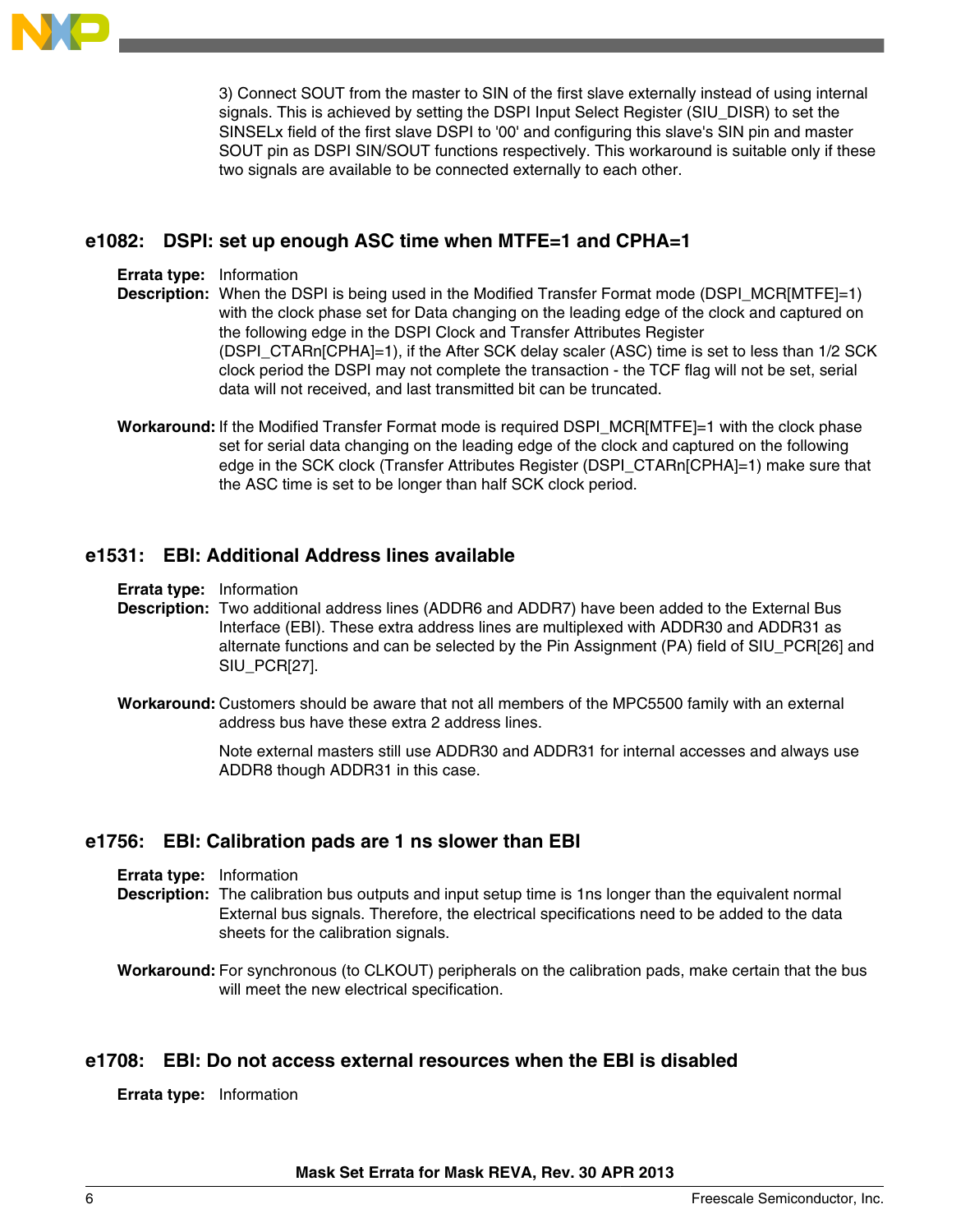

**Description:** When the external bus is disabled in the External Bus Interface Module Control Register (EBI\_MCR[MDIS] = 1), accesses through the EBI will not terminate and the master requesting the access will not request another one.

**Workaround:** Do not disable the EBI or do not allow accesses to the external bus through Memory Management Unit (MMU) settings in the core. Other internal bus masters (such as DMA) bypasses the MMU and therefore these accesses will hang the external bus if the destination is in the external bus address map.

# **e1151: EBI: Dual controller mode cannot be guaranteed under all conditions**

#### **Errata type:** Errata

**Description:** In dual controller mode, the specification for the phase relationship between EXTAL and CLKOUT is +/- 1 ns, however this does not allow adequate set up and hold times to guarantee successful operation of the external bus to a second MCU.

**Workaround:** Do not use in Dual Controller mode.

# **e1844: EBI: Timed out accesses (external TA only) may generate spurious TS\_B pulse**

#### **Errata type:** Errata

**Description:** When an external Transfer Acknowledge (TA) access times out, there is a boundary case where the External Bus Interface (EBI) asserts a Transfer Start (TS) pulse as if starting another access, even if no other internal request is pending. The boundary case is when the access is part of a "small access" set (sequence of external accesses to satisfy 1 internal request), and when the external TA arrives around the same cycle (+/- 1 clkout cycle) as the bus monitor timeout (BMT).

> Most EBI signals will stay negated during this erroneous transfer (CS, OE, WE, BDIP). However, along with TS assertion, RD WR may also assert (for 1 cycle only, during this phantom TS), if the prior access that timed out was a write. This condition can generate an erroneous write transfer (with CS negated). The address (ADDR pins) will be incremented to the address of the next small access transfer that would have been performed, and the value driven by the EBI on the DATA bus (if a write) may change. Busy Busy (BB) may be asserted along with the phantom TS (if external master modes is enabled in the EBI Module configuration Register, SIU\_MCR[EXTM]=1), and the Transfer Size (TSIZ) value may change.

> Internally, the EBI terminates the timeout access, and the internal state machine goes to IDLE after the timeout access. So the EBI will not be "hung" after the spurious TS, and the EBI does respond properly to future internal or external requests.

> However, the side effect of the spurious TS is that it may cause an external non-chip-select device to think an access is being performed to it, resulting in 1 of 2 bad effects (depending on RD WR value during spurious TS):

1) RD\_WR high (read): ext. device may drive back read data some number of cycles later, possibly conflicting with a future real access (e.g. write) that might have started by that time.

2) RD\_WR low (write): ext. device may get an erroneous write performed to it

Note that the soonest possible TS for a real transfer (after the timeout transfer), is 2 cycles after the spurious TS (so 1 cycle gap), meaning this Bug will never result in a 2-cycle TS pulse.

**Workaround:** Do not enable bus monitor in the EBI Bus Monitor Control Register (keep SIU\_BMCR[BME]=0), unless at least 1 of the following 3 conditions can be met: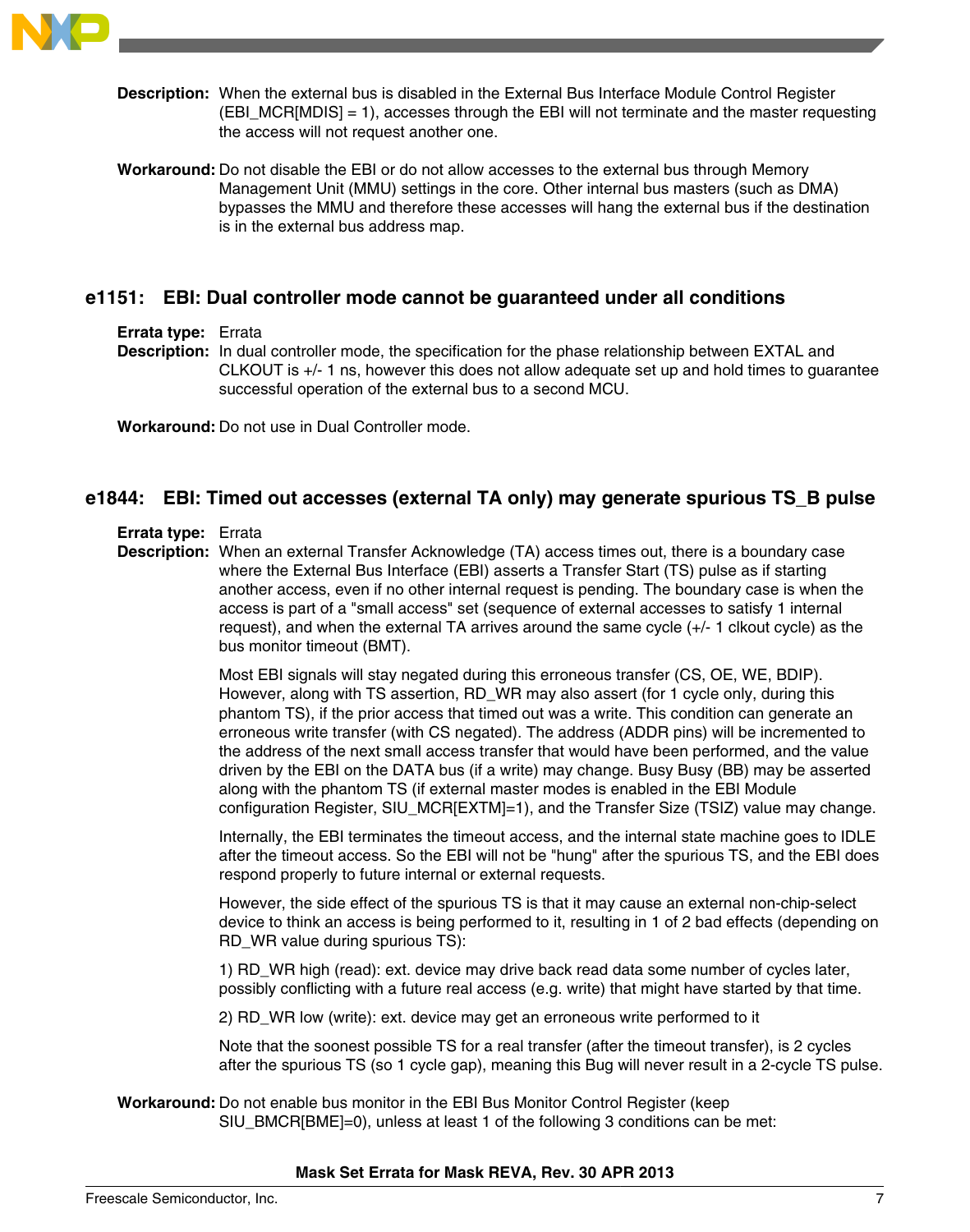

1) The external TA will never be asserted from external device within 1 cycle of when the access would be timing out (see NOTE below)

2) No internal requests greater than external bus size will be performed (e.g. doing data-only fetches of 32 bits or less on 32-bit data bus or 16 bits or less on a 16 bit bus only, so a "small access" could never occur).

3) The side effect of this TS pulse driven to non-CS device is judged to be tolerable in system after a timeout error occurs; depends on spec of external device and user requirements for data coherency after a timeout error occurs.

NOTE: Of the 3 above, #1 is easiest to achieve in most systems. If the maximum possible TA latency of the external device is known, the user just needs to set the BMT period more than (external device maximum latency + 2), and this condition will not occur.

### **e1741: EQADC : 25% calibration channel sampling requires at least 64 sampling cycles**

**Errata type:** Information

- **Description:** The 25%\*(VRH-VRL) calibration channel (ADC channel 44) will not convert to specification with an ADC sample time less than 64 cycles.
- **Workaround:** For accurate calibration, the 25% calibration channel should be converted using the Long Sample Time (LST) setting for either 64 or 128 ADC sample cycles in the ADC Conversion Command Message (LST = 0b10 or 0b11).

#### **e652: EQADC: 50% reference channels reads 20 mv low**

- **Errata type:** Information
- **Description:** The equation given for the definition of the 50% reference channel (channel 42) of the Enhanced Queued Analog to Digital Converter (eQADC) is not correct. The 50% reference point will actually return approximately 20mV (after calibration) lower than the expected 50% of difference between the High Reference Voltage (VRH) and the Low Reference Voltage (VRL).
- **Workaround:** Do not use the 50% point to calibrate the ADC. Only use the 25% and 75% points for calibration.

After calibration, software should expect that the 50% Reference will read 20 mV low.

### **e2075: FLASH: Large blocks limited to 1,000 Program/erase cycles**

- **Errata type:** Errata
- **Description:** The electrical specification for Program/Erase cycling on large Flash blocks (all 128K blocks -Middle Address Space [MAS] blocks M0 and M1, plus High Address Space [HAS] blocks H0 to H3/H7/H11/H19 [depending on total flash size]) has been changed to 1,000 PE cycles minimum. The small blocks (16K, 48K, and 64K - Low Address Space [LAS] blocks L0-L5) are still specified as 100,000 PE cycles minimum.

The data retention specification all blocks is still 20 years for blocks cycled less than 1000 times and 5 years for blocks cycled 1001 to 100,000 cycles (1,000 for large blocks).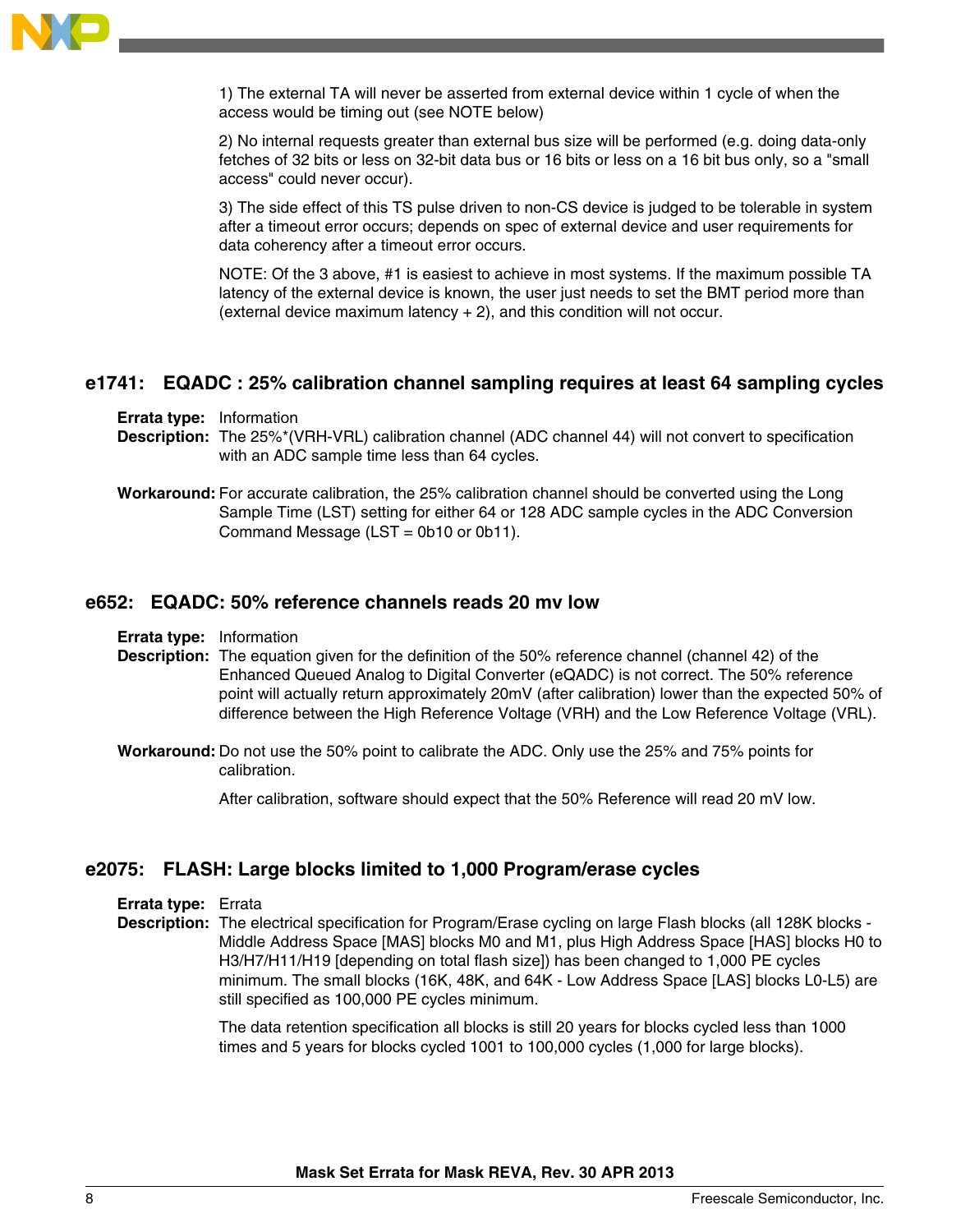

**Workaround:** Only use the small blocks for EEPROM emulation (LAS L0-L5). Do not use blocks MAS M0/M1 or HAS H0 to H3/H7/H11/H19 (depending on total flash size) for EEPROM emulation requiring greater than 1,000 Program/Erase cycles. Refer to the latest device electrical specifications (Data Sheet) dated July 2007 or later.

### **e605: FLASH: Minimum Programming Frequency is 25 MHz**

- **Errata type:** Information
- **Description:** Programming and erase operations of the internal flash could fail if the clock to the flash (usually the system clock) is less than 25 MHz.

**Workaround:** Do not program or erase the flash when the system operating frequency is below 25Mhz.

# **e2083: FLASH: The ADR register may get loaded with a flash address even through no ECC error has occurred**

- **Errata type:** Information
- **Description:** The Flash Address Register (FLASH\_AR) may be loaded with a flash address when no Error Correction Code (ECC) has occurred. When an ECC does occur, the FLASH\_AR is properly set.
- **Workaround:** Check the Flash Module Control Register ECC Event Error (FLASH\_MCR[EER]=1) to check for an ECC error before examining the ADR register. If an error has occurred then the ADR register data is valid. If an error has not occurred then the FLASH\_AR data could change on any flash access.

# **e1111: FMPLL: LOLF can be set on MFD change**

**Errata type:** Errata

**Description:** Normally, the Loss of Lock Flag (FMPLL\_SYNCR[LOLF]) would not be set if the loss of lock occurred due to changing of the Multiplication Factor Divider bits or PREDIV bits (FMPLL\_SYNCR[MFD] or [PREDIV]) or enabling of Frequency Modulation (FMPLL\_SYNCR[Depth]>0b00). However, if LOLF has been set previously (due to an unexpected loss of lock condition) and then cleared (by writing a 1), a change of the MFD, PREDIV or DEPTH fields can cause the LOLF to be set again which can trigger an interrupt request if LOLIRQ bit is set.

In addition, changing the RATE bit will also set the LOLF regardless of previous conditions.

**Workaround:** The Loss of Lock Interrupt Request enable in the Synthesizer Control Register (FMPLL\_SYNCR[LOLIRQ]) should be cleared before any change to the multiplication factor (MFD), PREDIV, modulation depth (DEPTH), or modulation rate (RATE) to avoid unintentional interrupt requests. After the PLL has locked (LOCK=1), LOLF should be cleared (by writing a 1) and LOLIRQ may be set again if required.

### **e2181: FMPLL: Non-zero pre-divider values can cause PLL lock failure**

#### **Errata type:** Errata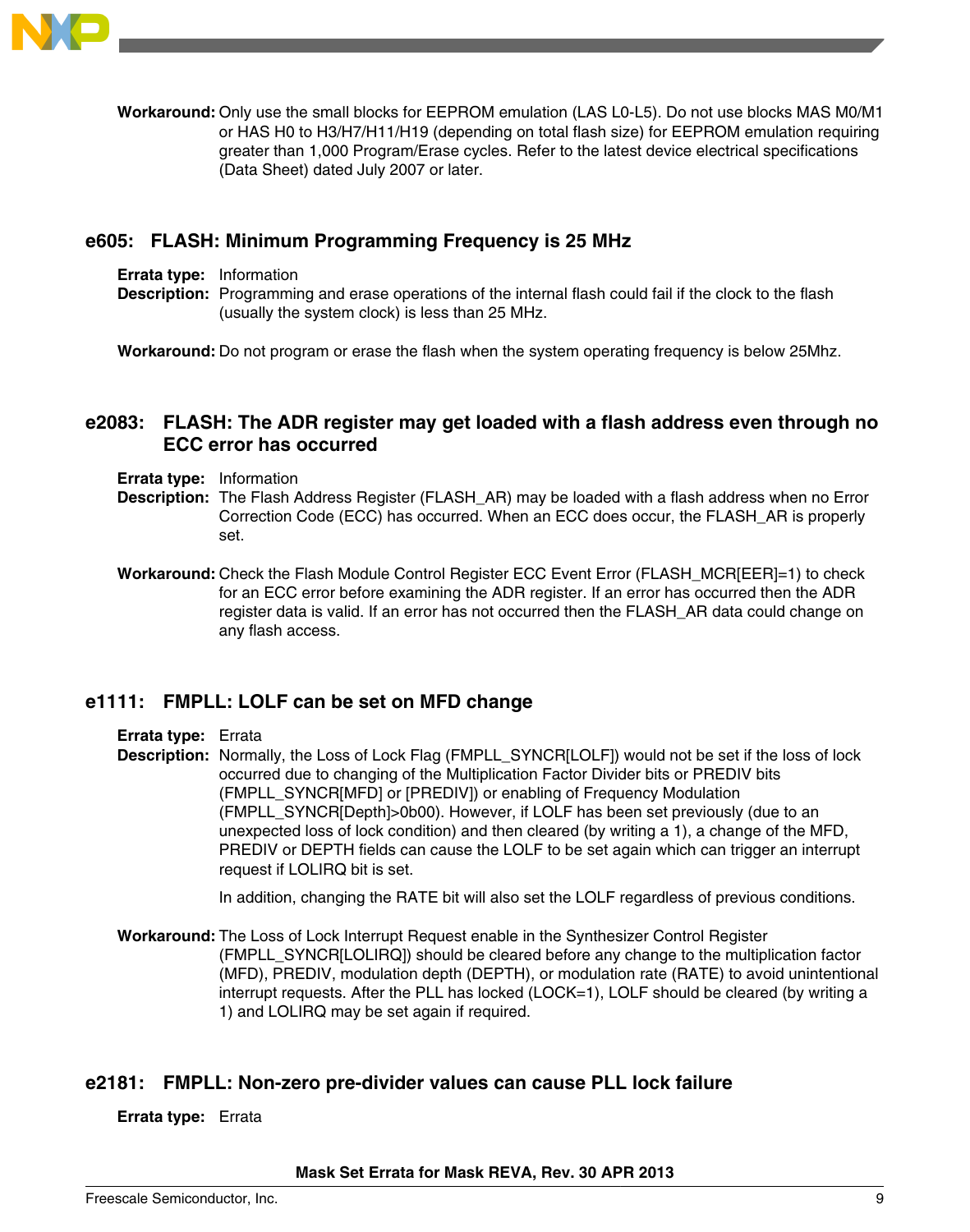

- **Description:** When configuring the MPC55xx Frequency Modulated Phase Lock Loop (FMPLL) in crystal or external reference clock mode, the system clock frequency (SYSCLK) is determined by the values programmed into the Pre-Divider (PREDIV), Multiplication Factor Divider (MFD), and Reduced Frequency Divider (RFD) fields in the FMPLL Synthesizer Control Register (FMPLL\_SYNCR). If the pre-divider is set to divide by 2, 3, 4, or 5 (FMPLL\_SYNCR[PREDIV]  $= 1, 2, 3,$  or 4), a condition may occur in which the FMPLL will fail to lock. Odd predividers may result in the PLL stuck in a lock routine where it can not escape. Even predividers may result in the PLL VCO frequency not being able to reach target frequencies below 110MHz. To clear this condition when it occurs, the part must be powered down.
- **Workaround:** If a pre-divider of 2, 3, 4, or 5 must be used in order to achieve the desired system clock frequency, any write that causes a relock of the FMPLL (changing either the PREDIV or MFD) with a FMPLL\_SYNCR $[PREDIV] = 1, 2, 3,$  or 4 must occur with the current system frequency set to one-half of the crystal frequency or less through setting of the PLL RFD prior to writing the MFD or PREDIV.

NOTE: When programming the FMPLL, care must also be taken not to violate the maximum system clock frequency of the device, or the maximum and minimum frequency specifications of the FMPLL.

# **e507: FMPLL: Oscillator Gain Increased**

- **Errata type:** Information
- **Description:** The gain of the oscillator was increased to handle a 40 MHz crystal on some devices. The 40 MHz crystal, however, is not supported on all devices.
- **Workaround:** A resistor may need to be added between the XTAL pin and the crystal. Consult the crystal manufacturer for the recommended crystal configuration, however, the maximum value recommended should be kept to 1.0K ohms or lower for an 8 MHz crystal and a 470 ohms for a 40 MHz crystal.

# **e1232: FMPLL: Reset may not be negated if an external reset occurs during a software initiated PLL relock sequence**

- **Errata type:** Errata
- **Description:** During a software initiated change in frequency of the Phase Lock Loop (PLL) to a frequency greater than 112 MHz, if reset is externally asserted, it is possible that reset will never be exited.
- **Workaround:** Do not allow external resets to be applied during a software initiated PLL frequency change that requires a relock of the PLL. A possible way to prevent this from occurring is to use a GPIO signal to gate (hold off) the RESET input to the device from the external power supply. The following sequence would have to be used:
	- 1) drive GPIO to hold RESET negated,
	- 2) Start the PLL lock sequence,
	- 3) wait for PLL lock sequence to complete,
	- 4)Toggle the GPIO pin to allow the external reset to assert the RESET pin.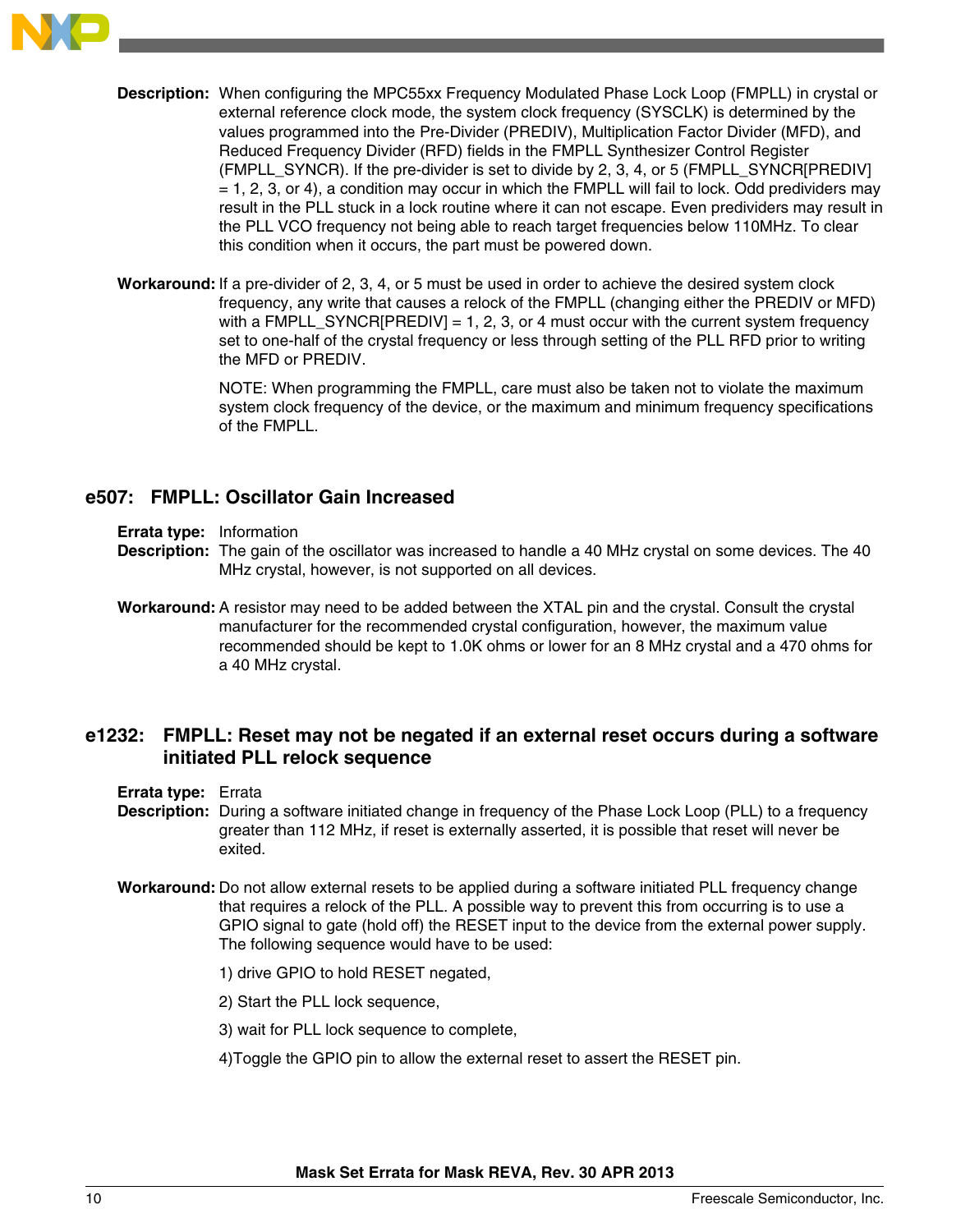

# **e6531: FMPLL: Selecting GPIO mode on RSTCFG/PLLCFG[0:1] may cause PLL failure after a reset**

**Errata type:** Errata

**Description:** If the General Purpose Input/Output (GPIO) mode is selected in software for the PLLCFG[0:1] and/or the RSTCFG pins AND the default clock reference mode (crystal reference) is not used, any RESET assertion of the device (internal or external) may corrupt the operating mode of the PLL and the microcontroller may not exit reset (RSTOUT will not negate).

**Workaround:** Do not enable the GPIO mode in software for the PLLCFG[0:1]/RSTCFG pins when over-riding the default (crystal) PLL clock mode (RSTCFG=0 AND PLLCFG[0:1] != 0b10).

# **e3407: FlexCAN: CAN Transmitter Stall in case of no Remote Frame in response to Tx packet with RTR=1**

**Errata type:** Errata

**Description:** FlexCAN does not transmit an expected message when the same node detects an incoming Remote Request message asking for any remote answer.

The issue happens when two specific conditions occur:

1) The Message Buffer (MB) configured for remote answer (with code "a") is the last MB. The last MB is specified by Maximum MB field in the Module Configuration Register (MCR[MAXMB] ).

2) The incoming Remote Request message does not match its ID against the last MB ID.

While an incoming Remote Request message is being received, the FlexCAN also scans the transmit (Tx) MBs to select the one with the higher priority for the next bus arbitration. It is expected that by the Intermission field it ends up with a selected candidate (winner). The coincidence of conditions (1) and (2) above creates an internal corner case that cancels the Tx winner and therefore no message will be selected for transmission in the next frame. This gives the appearance that the FlexCAN transmitter is stalled or "stops transmitting".

The problem can be detectable only if the message traffic ceases and the CAN bus enters into Idle state after the described sequence of events.

There is NO ISSUE if any of the conditions below holds:

a) The incoming message matches the remote answer MB with code "a".

b) The MB configured as remote answer with code "a" is not the last one.

c) Any MB (despite of being Tx or Rx) is reconfigured (by writing its CS field) just after the Intermission field.

d) A new incoming message sent by any external node starts just after the Intermission field.

**Workaround:** Do not configure the last MB as a Remote Answer (with code "a").

### **e1557: FlexCAN: Corrupt ID may be sent in early-SOF condition**

#### **Errata type:** Errata

**Description:** This erratum is not relevant in a typical CAN network, with oscillator tolerances inside the specified limits, because an early start of frame condition (early-SOF) should not occur.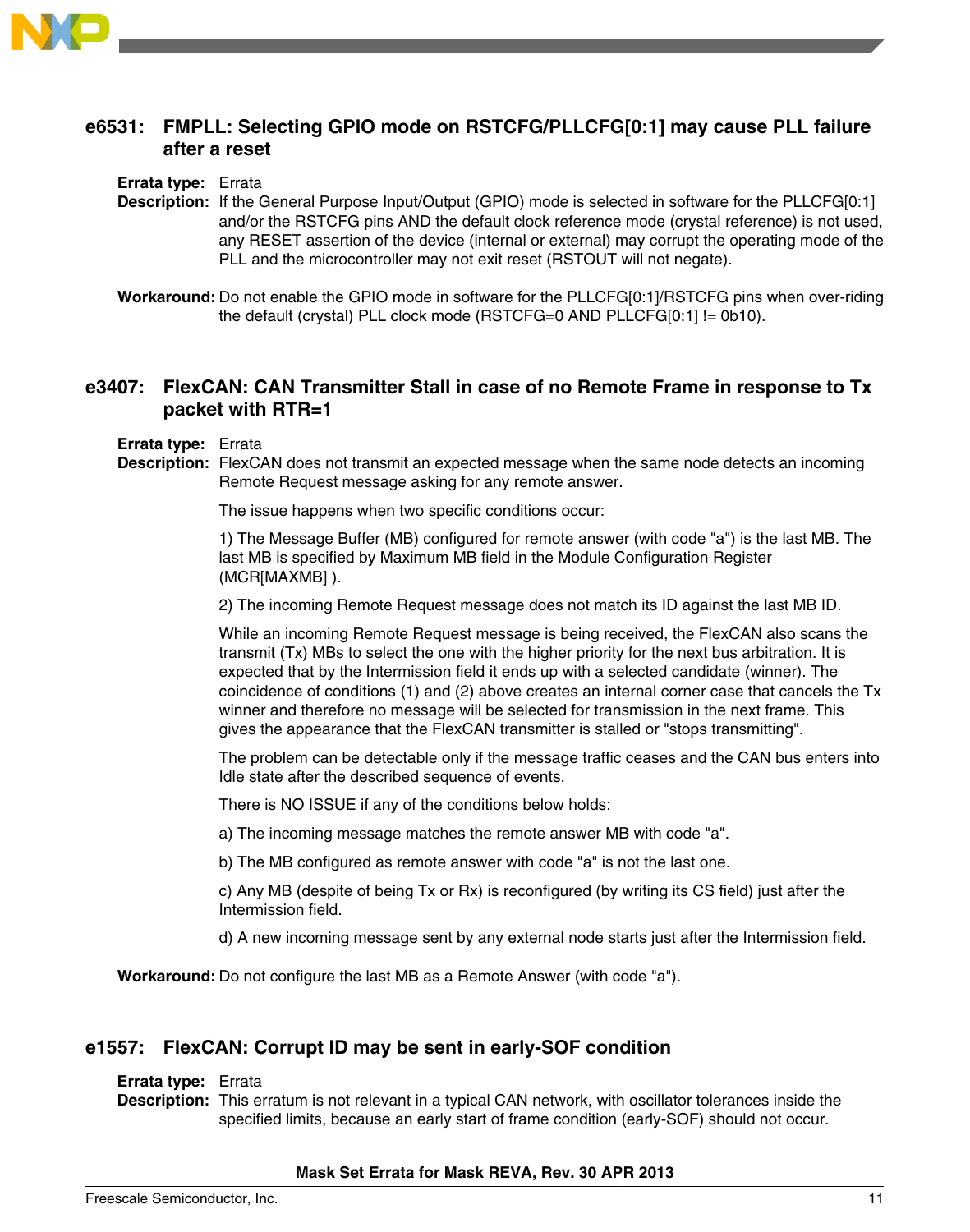

An early-SOF may only be a problem if the oscillators in the network operate at opposite ends of the tolerance range (maximum 1.58%), which could lead to a cumulated phase error after 10 bit-times larger than phase segment 2.

A corrupt ID will be sent out if a transmit message buffer is identified for transmission during INTERMISSION, and an early-SOF condition is entered due to a dominant bit being sampled during bit 3 of INTERMISSION.

The message sent will be taken from the newly set up transmit buffer (Tx MB), with the exception of the 1st 8 ID bits, which are taken from the previously selected Tx MB.

The CRC is correctly calculated on the resulting bit stream so that receiving nodes will validate the message.

The early-SOF condition is detailed in the Bosch CAN Specification Version 2.0 Part B, Section 3.2.5 INTERFRAME SPACING - INTERMISSION.

**Workaround:**1) Configure Tx MBs during FREEZE mode, or

2) Out of FREEZE mode, configure Tx MBs during bus idle:

- For networks with low traffic, determine Bus Idle status by reading the Idle bit of the Error and Status register (CANx\_ESR[IDLE]).

- For networks with high traffic, configure Tx MBs after the 3rd bit of intermission, and before the third bit of the CRC field from the next transmission.

## **e1964: FlexCAN: Freeze FlexCAN A to write RXIMR for FlexCAN C**

**Errata type:** Errata

- **Description:** The individual receive mask registers for FlexCAN C (CANC\_RXIMR0 CANC\_RXIMR63) cannot be written unless FlexCAN A is in freeze mode. Writing values to these registers is ignored unless FlexCAN A is also in freeze mode. Reading of these registers is not affected by FlexCAN A.
- **Workaround:** To write the individual receive mask registers for FlexCAN C (CANC\_RXIMRx), place FlexCAN A into freeze mode as well as follow the documented rules for writing these registers i.e. FlexCAN C must be in freeze mode and its message buffer filter enable must be set in the CAN Module Configuration Register, i.e. CANC\_MCR[MBFEN] should be 1. Both Flexcan A and Flexcan C must be out of freeze mode prior to writing Flexcan C memory space including message buffer memory.

#### **e2685: FlexCAN: Module Disable Mode functionality not described correctly**

**Errata type:** Errata

**Description:** Module Disable Mode functionality is described as the FlexCAN block is directly responsible for shutting down the clocks for both CAN Protocol Interface (CPI) and Message Buffer Management (MBM) sub-modules. In fact, FlexCAN requests this action to an external logic.

**Workaround:** In FlexCAN documentation chapter:

Section "Modes of Operation", bullet "Module Disable Mode":

Where is written: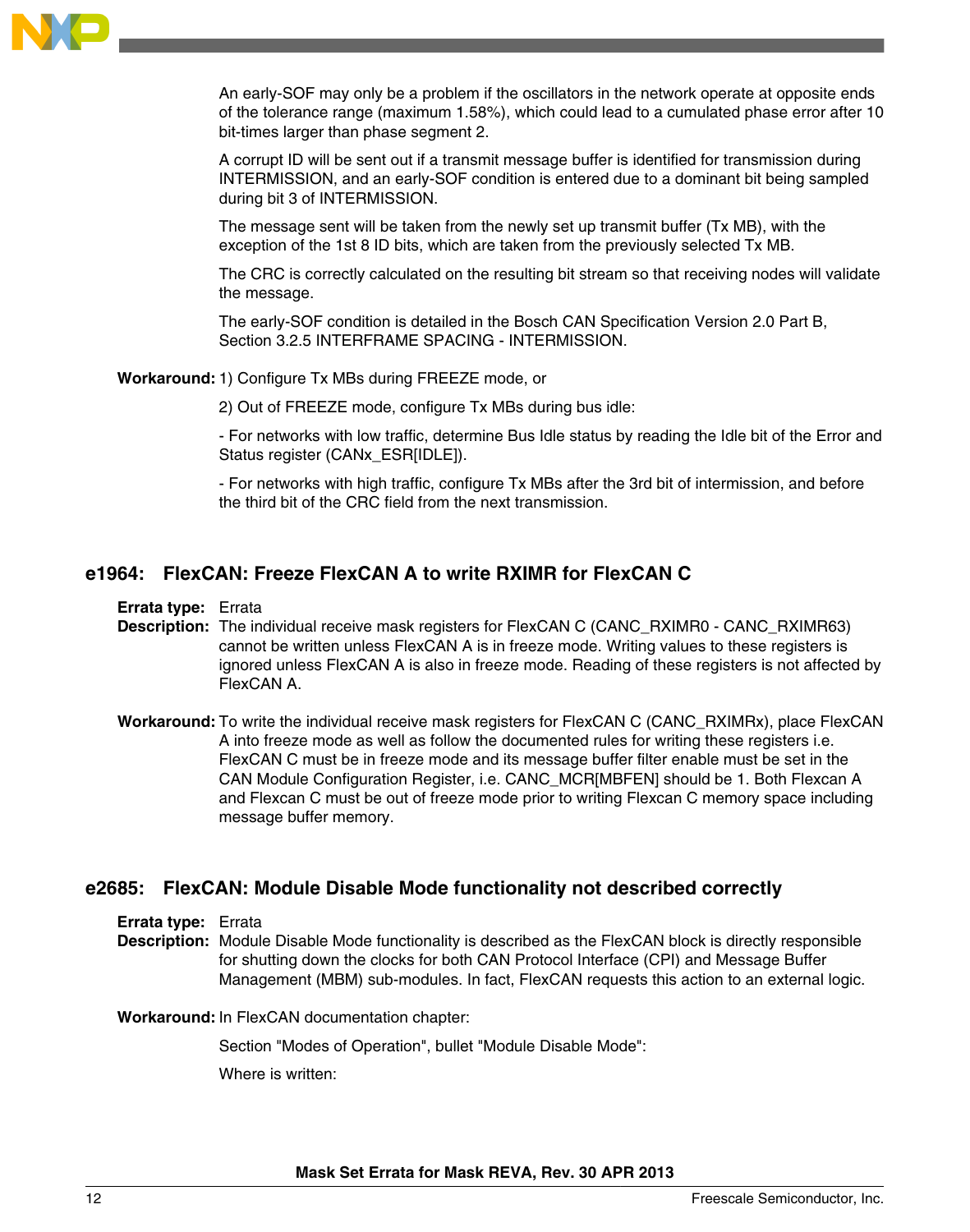

"This low power mode is entered when the MDIS bit in the MCR Register is asserted. When disabled, the module shuts down the clocks to the CAN Protocol Interface and Message Buffer Management sub-modules.."

The correct description is:

"This low power mode is entered when the MDIS bit in the MCR Register is asserted by the CPU. When disabled, the module requests to disable the clocks to the CAN Protocol Interface and Message Buffer Management sub-modules."

Section "Modes of Operation Details", Sub-section "Module Disable Mode":

Where is written:

"This low power mode is entered when the MDIS bit in the MCR Register is asserted. If the module is disabled during Freeze Mode, it shuts down the clocks to the CPI and MBM submodules, sets the LPM\_ACK bit and negates the FRZ\_ACK bit.."

The correct description is:

"This low power mode is entered when the MDIS bit in the MCR Register is asserted. If the module is disabled during Freeze Mode, it requests to disable the clocks to the CAN Protocol Interface (CPI) and Message Buffer Management (MBM) sub-modules, sets the LPM\_ACK bit and negates the FRZ\_ACK bit."

### **e1794: FlexCAN: New Feature - Individual Message Mask Registers**

**Errata type:** Information

**Description:** When the FlexCAN Message Buffer Filter Enable control bit in the FlexCAN Module Configuration Register, CANx\_MCR[MBFEN] (bit 15), is set, additional filtering is provided by the RXIMR0 to RXIMR63 Individual Mask Registers which replace RXGMASK, RX14MASK and RX15MASK.

**Workaround:** This feature may not exist on all parts, and for software compatibility with devices that do not include Individual message mask registers, do not use the additional message mask registers. They can be used if backwards software compatibility is not required.

### **e352: FlexCAN: New feature - Individual RX matching and Message Queuing**

**Errata type:** Information

- **Description:** The FlexCAN allows reception of the same message ID in multiple message buffers by setting the new Message Buffer Filter Enable control bit in the FlexCAN Module Configuration Register, CANx\_MCR[MBFEN] (bit 15). By programming more than one Message Buffer with the same ID or using a mask, received messages will be queued into the Message Buffers.
- **Workaround:** For backwards software compatibility with the MPC5554, MPC5553, and the initial versions of the MPC5534, do not use this new feature or insure that the feature exists prior to their use.

#### **e1654: FlexCAN: New feature - Self reception disable**

- **Errata type:** Information
- **Description:** The FlexCAN can now be configured to disallow reception of frames transmitted by itself by setting the Self Reception Disable bit in the FlexCAN Module Configuration Register (CANx\_MCR[SRXDIS]=0b1, bit 14).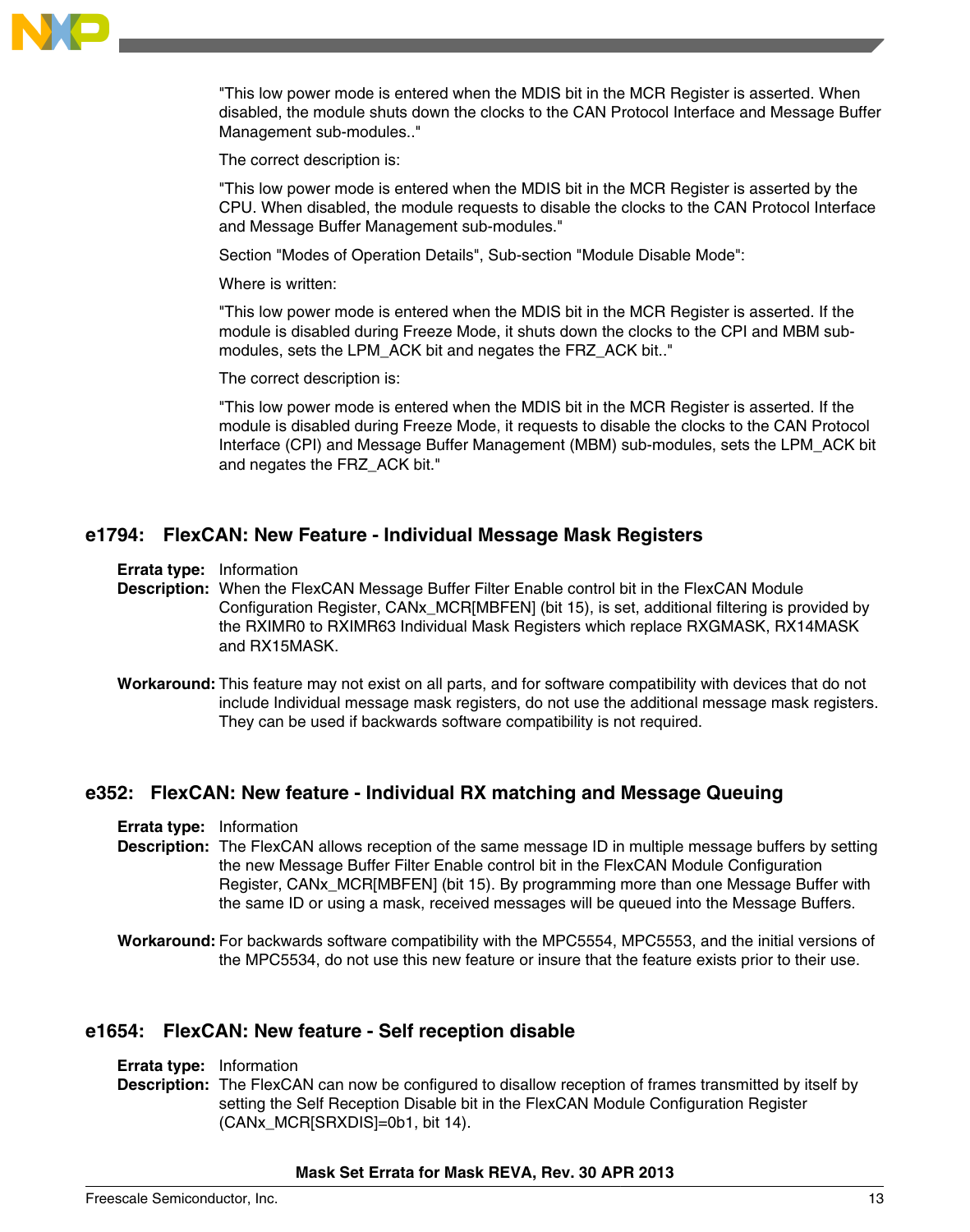

**Workaround:** For backwards software compatibility with the MPC5554, MPC5553, and the initial versions of the MPC5534, do not use these new features or insure that the features exist prior to their use.

### **e1895: FlexCAN: New feature - Transmit (TX)/Receive (RX) Warning Interrupts**

**Errata type:** Information

- **Description:** The Warning Interrupt bit has been added in the FlexCAN Module Configuration Register, CANx\_MCR[WRNEN] (bit 10). In addition two bits have been added in the FlexCAN Control Register, Transmit Warning Interrupt Mask, CANx\_CR[TWRNMSK] (bit 20)and the Receive Warning Mask, CANx\_CTRL[RWRNMSK] (bit 21) allow applications to enable monitoring for Transmit and Receive error counters and generate an interrupt for either if the error count reaches 96 errors or more. Consequently, two status bits have been added in the FlexCAN Error and Status register to signal interrupts for these additional interrupt causes, the Transmit Warning Interrupt bit (CANx\_ESR[TWRNINT], bit 14) and the Receive Warning Interrupt bit (CANx\_ESR[RWRNINT], bit 15). Both of these status bits are cleared by writing a 1 to the bit.
- **Workaround:** For backwards software compatibility with the MPC5554, MPC5553, and the initial versions of the MPC5534, do not use this new feature or insure that the feature exists prior to their use.

# **e2424: FlexCAN: switching CAN protocol interface (CPI) to system clock has very small chance of causing the CPI to enter an indeterminate state**

#### **Errata type:** Errata

- **Description:** The reset value for the clock source of the CAN protocol interface (CPI) is the oscillator clock. If the CPI clock source is switched to the system clock while the FlexCAN is not in freeze mode, then the CPI has a very small chance of entering an indeterminate state.
- **Workaround:** Switch the clock source while the FlexCAN is in a halted state by setting HALT bit in the FlexCAN Module Configuration Register (CANx\_MCR[HALT]=1). If the write to the CAN Control Register to change the clock source (CANx\_CR[CLK\_SRC]=1) is done in the same oscillator clock period as the write to CANx\_MCR[HALT], then chance of the CPI entering an indeterminate state is extremely small. If those writes are done on different oscillator clock periods, then the corruption is impossible. Even if the writes happen back-to-back, as long as the system clock to oscillator clock frequency ratio is less than three, then the writes will happen on different oscillator clock periods.

# **e622: MPC5565: SIU\_MIDR[PARTNUM] is 5565, [MASKNUM] is 0x10, DID[PIN]=0x165**

**Errata type:** Information

- **Description:** The part number field in the MCU Identification Register (SIU\_MIDR[PARTNUM]) is 0x5565. The initial mask revision number (SIU\_MIDR[MASKNUM]) is 0x10. The Part Number Identification field in the Nexus Port Controller Device Identification Register/JTAGC Identification (NPC\_DID[PIN]) is 0x165 and the (NPC\_DID[PRN]=0x1).
- **Workaround:** Software should be aware that the SIU\_MIDR[MASKNUM] field can change in the future. Tools should be aware of the JTAGC\_ID/NPC\_DID[PIN]. In addition, tools should be aware that the revision number in the JTAG and Nexus ID could change in the future (JTAGC\_ID/ NPC\_DID[PRN]).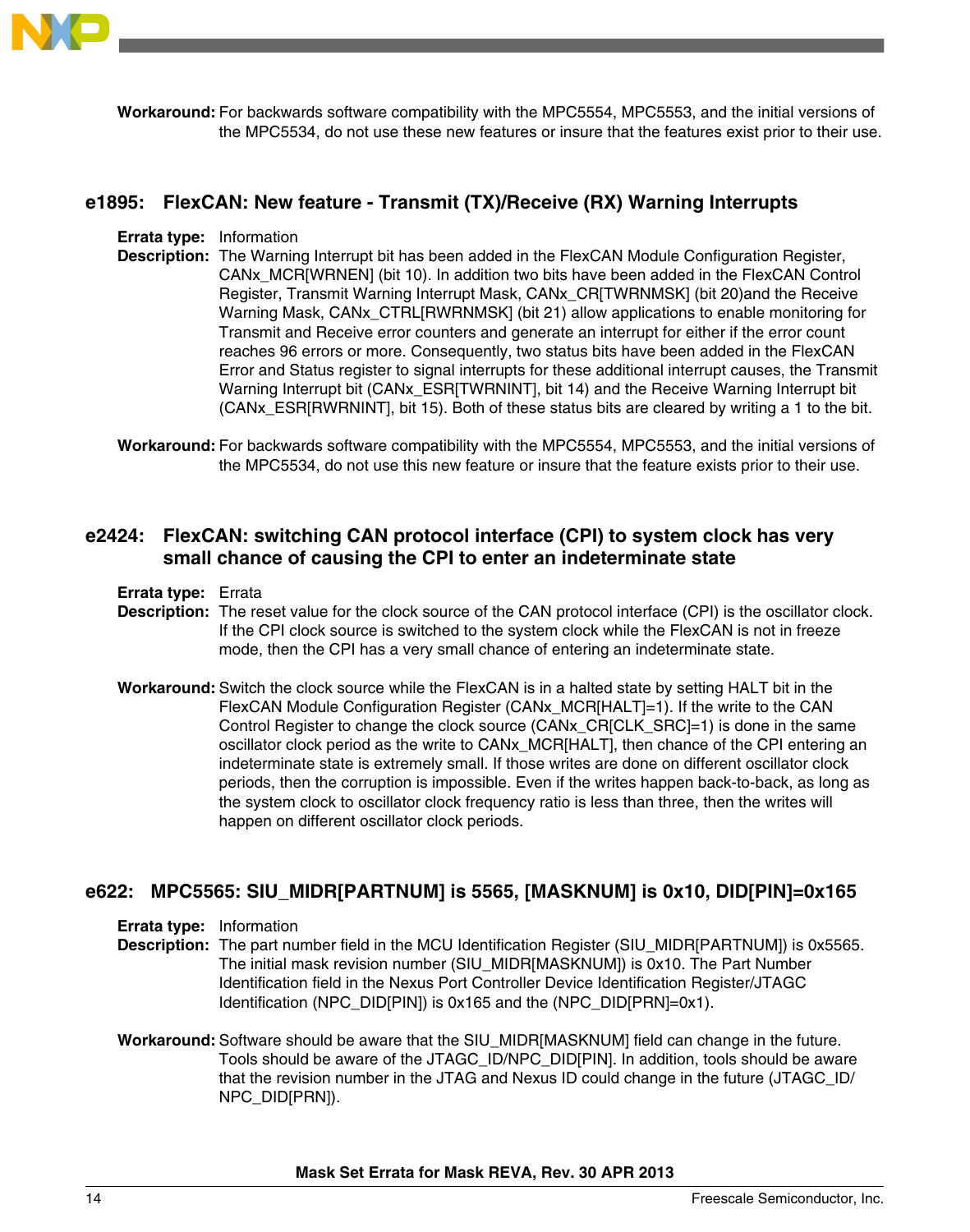

# **e6726: NPC: MCKO clock may be gated one clock period early when MCKO frequency is programmed as SYS\_CLK/8.and gating is enabled**

### **Errata type:** Errata

- **Description:** The Nexus auxiliary message clock (MCKO) may be gated one clock period early when the MCKO frequency is programmed as SYS\_CLK/8 in the Nexus Port Controller Port Configuration Register (NPC\_PCR[MCKO\_DIV]=111) and the MCKO gating function is enabled (NPC\_PCR[MCKO\_GT]=1). In this case, the last MCKO received by the tool prior to the gating will correspond to the END\_MESSAGE state. The tool will not receive an MCKO to indicate the transition to the IDLE state, even though the NPC will transition to the IDLE state internally. Upon re-enabling of MCKO, the first MCKO edge will drive the Message Start/End Output (MSEO=11) and move the tool's state to IDLE.
- **Workaround:** Expect to receive the MCKO edge corresponding to the IDLE state upon re-enabling of MCKO after MCKO has been gated.

# **e1957: NPC: MCKO\_DIV can be set to 0x0 (1X MCKO)**

- **Errata type:** Information
- **Description:** The Nexus Port Controller Port Configuration Register MCKO Divider bits (NPC\_PCR[MCKO\_DIV]) can be set to 0b000 to select a 1X clock rate as the Nexus Auxiliary output port frequency for the MCKO and MDO pins. Note: Depending on the system frequency, this may force the MCKO and MDO pins to switch at a frequency higher than can be supported by the pins. This maximum frequency is specified in the device electrical specification of the Nexus MCKO and MDO pins.
- **Workaround:** Insure that the maximum operating frequency of the MDO and MCKO pins is not violated when setting the NPC\_PCR[MCKO\_DIV] values.

Note: tools may not support 1X mode. Check with your tool vendor.

### **e2096: NZ6C3: No sync message generated after 255 direct branch messages in history mode**

- **Errata type:** Information
- **Description:** When using the branch history mode of direct branch program trace in the e200z6 core, a synchronization message is not transmitted after 255 program trace messages in a row as defined in the IEEE-ISTO 5001-2003 standard. This will occur if resource full messages are sent and not counted for triggering a sync message indicating that the branch history fields are full. The resource full message is generated when more than 31 direct branches occur without an indirect branch or exception.
- **Workaround:** Debuggers should account for the possibility that more than 255 messages could be received without a program trace synchronization message by keeping track of the last known program trace address prior to branch history resource full messages.

### **e2103: NZ6C3: Data Trace of stmw instructions may cause overruns**

**Errata type:** Information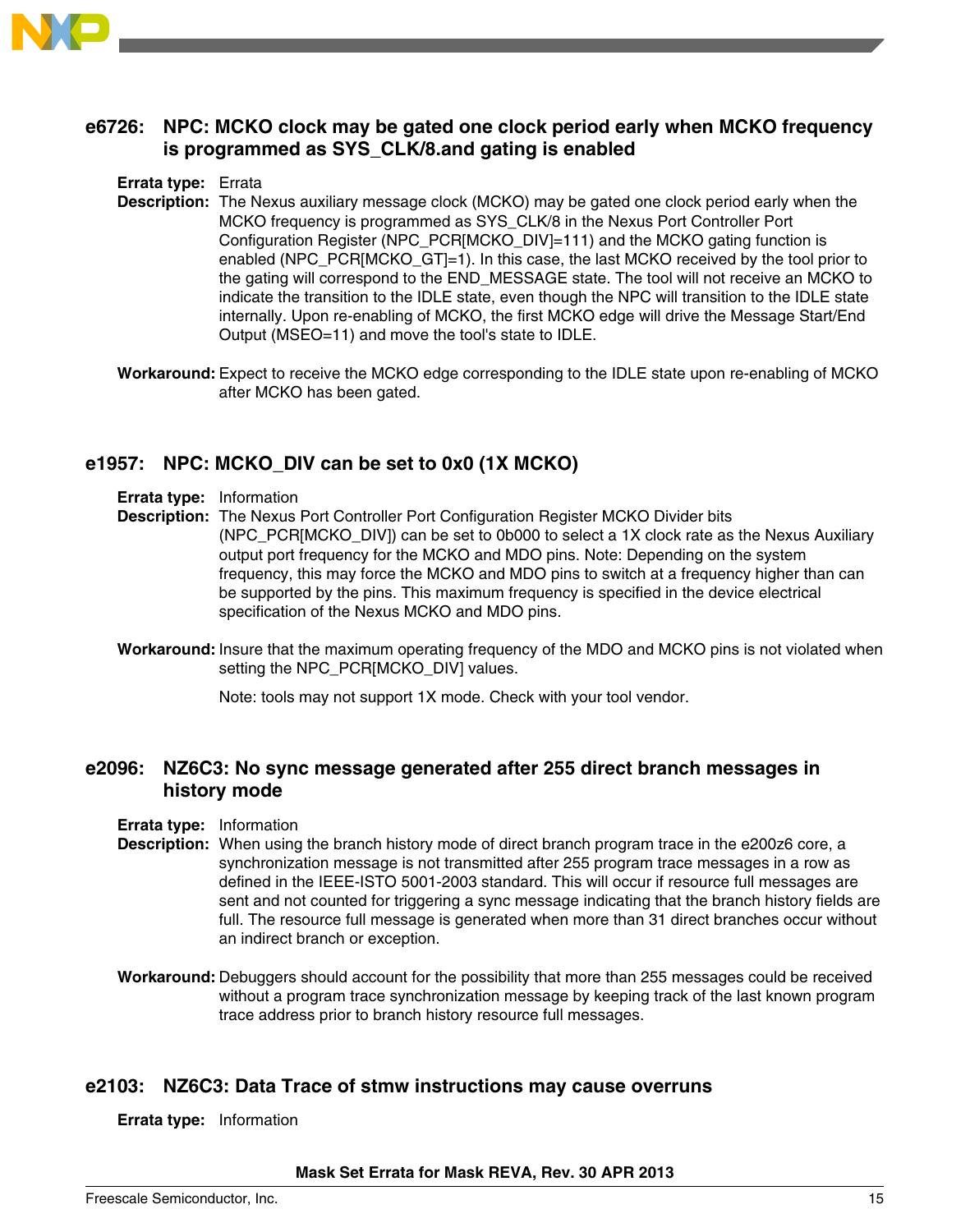

**Description:** If Nexus data trace is enabled on a section of memory that is loaded or stored with a store multiple word (stmw), or load multiple word (lmw for data read traces), an overrun condition could occur, even if the stall on overrun feature is enabled (NZ6C3\_DC1[OVC]=0b011). Stalls can only occur on instruction boundaries. The stmw/lmw instructions can generate up to 16 Nexus trace messages with a single instruction. If there are not 16 queue locations available, an overflow will occur. Stall mode does not stall the core until there are only four locations available in the e200 Nexus message queue. Therefore if a stmw/lmw generates more than four messages or if additional Nexus messages are generated, the queue will overflow. The stmw/lmw instructions load or store two 32-bit registers at a time (64-bit stores/loads) if an even number of registers are selected.

**Workaround:** If stall mode is enabled (NZ6C3\_DC1[OVC]=0b011), limiting store multiple word instruction in a data trace region to store/load 8 registers or less, will improve the chances that an overrun will not occur, but this is dependent on other messages that could be generated simultaneously with the data trace messages. If stall mode is disabled, or stmw instructions with more than 8 registers are stored, accept overruns in the data and program trace flow.

# **e1618: NZ6C3: No indication of an exception causing a Nexus Program Trace (PT) message as opposed to a retired branch instruction causing a PT message.**

- **Errata type:** Errata
- **Description:** The e200z6 core Nexus (NZ6C3) transmits a Program Trace Indirect Branch message without indicating if the message was sent due to a taken branch or due to an exception. The instruction count for an exception is 1 less than a normal indirect branch. The result is that program trace reconstruction can be off by one instruction.
- **Workaround:** Trace reconstruction tools should be aware that the I-CNT is different for Exceptions than for Indirect Branches. The tool may need to know (from the user or by parsing registers) the exception handler addresses from the Interrupt vector prefix register (IVPR) and the Interrupt vector offset registers (IVORxx). Users also should not jump directly to interrupt handler addresses. Tools can then differentiate between exceptions and indirect branches.

### **e1881: Pad Ring: PCSD3 and PCSD4 available on eMIOS pins**

**Errata type:** Information

- **Description:** DSPI chip select functions PCSD3 and PCSD4 have been added to the pin multiplexer on the GPIO189/eMIOS10 and GPIO190/eMIOS11 pins and can be selected in the Pad Configuration Register.
- **Workaround:** Do not use the DSPI PCSD3 and PCSD4 chip selects on the eMIOS pins if backwards hardware compatibility is required with previously defined devices (MPC5534, MPC5553, and MPC5554). The DSPI chip select PCSD3 and PCSD4 can be selected by setting the Pin assignment bits of the Pad Configuration Register to 0b10 (PCR189 and PCR190).

### **e1528: Pad Ring: Pin behavior during power sequencing**

- **Errata type:** Information
- **Description:** The power sequence pin states table in the device data sheet (electrical specification) did not specify the influence of the weak pull devices on the output pins during power up. When VDD is sufficiently low to prevent correct logic propagation, the pins may be pulled high to VDDE/ VDDEH by the weak pull devices.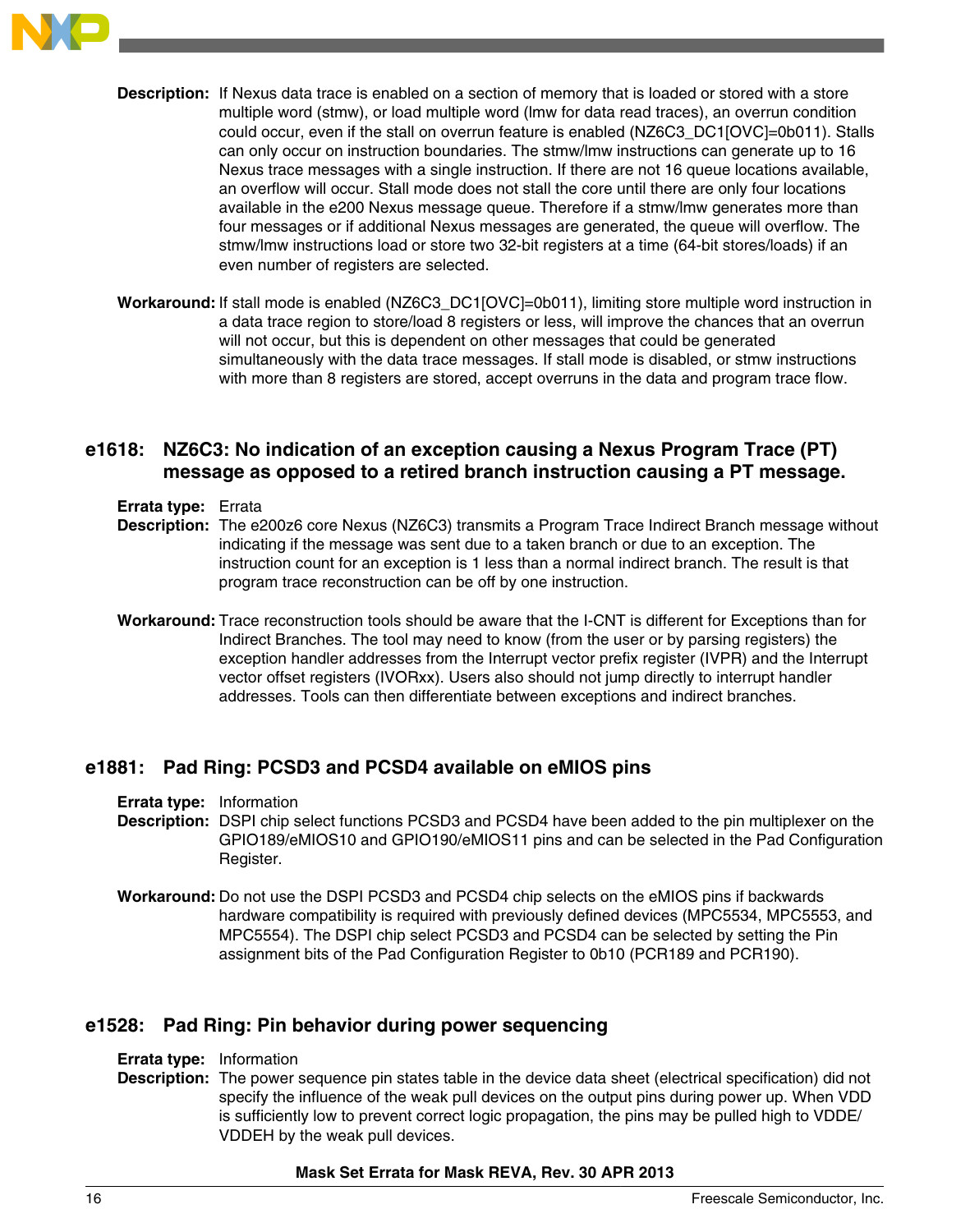

At some point prior to exiting the internal power-on reset state, the pins will go high-impedance until POR is negated.

When the internal POR state is negated, the functional state during reset will apply and weak pull devices (up or down) will be enabled as defined in the device Reference Manual.

**Workaround:** The best solution is to minimize the ramp time of the VDD supply to a time period less than the time required to enable external circuitry connected to the device outputs.

### **e488: Pad Ring: Possible poor system clock just after POR negation.**

#### **Errata type:** Information

- **Description:** The pins RSTCFG\_B and PLLCFG[0:1] select one of three PLL modes or allows a clock to be injected, bypassing the PLL. When Power On Reset (POR) negates, if the transitions on these pins selects the bypass mode, a poor clock on EXTAL can provide a poor clock to MCU logic no longer reset by POR. The state of that logic can be corrupted.
- **Workaround:** If the default PLL and Boot configuration (external crystal reference and boot from internal flash) will be used, then negate the RSTCFG pin  $(=1)$ . For any other configuration, depending on the final mode required, the pins must have the following values on the pins when the internal POR negates.

```
Final Mode RSTCFG_B PLLCFG[0] PLLCFG[1]
```
default 1 - -

external reference 0 1 1

external crystal - 1 -

dual controller - 1 -

After POR negates, the RSTCFG\_B and PLLCFG[0:1] can be changed to their final value, but should avoid switching through the 0,0,0 state on these pins. See application note AN2613 "MPC5554 Minimum Board Configuration" for one example off the external configuration circuit.

### **e1969: Pad Ring: RSTOUT is 3-stated during the power-on sequence.**

**Errata type:** Information **Description:** RSTOUT B is 3-stated during power on reset.

**Workaround:** Connect an external pull device to RSTOUT\_B during power on reset. This should be pulldown unless an external reset configuration circuit is being used, in which case it should be pull-up. Refer to AN2613 'MPC5554 Minimum Board Configurations' for further information.

# **e375: Pad Ring: SCI\_A available on CAN\_A pins (GPIO[83:84])**

**Errata type:** Information

**Description:** The Serial Interface (SCI\_A) transmit (TX) and receive (RX) functions have been added to the pin multiplexer on the GPIO83/CAN\_A\_TX and GPIO84/CAN\_A\_RX pins and can be selected in the Pad Configuration Registers.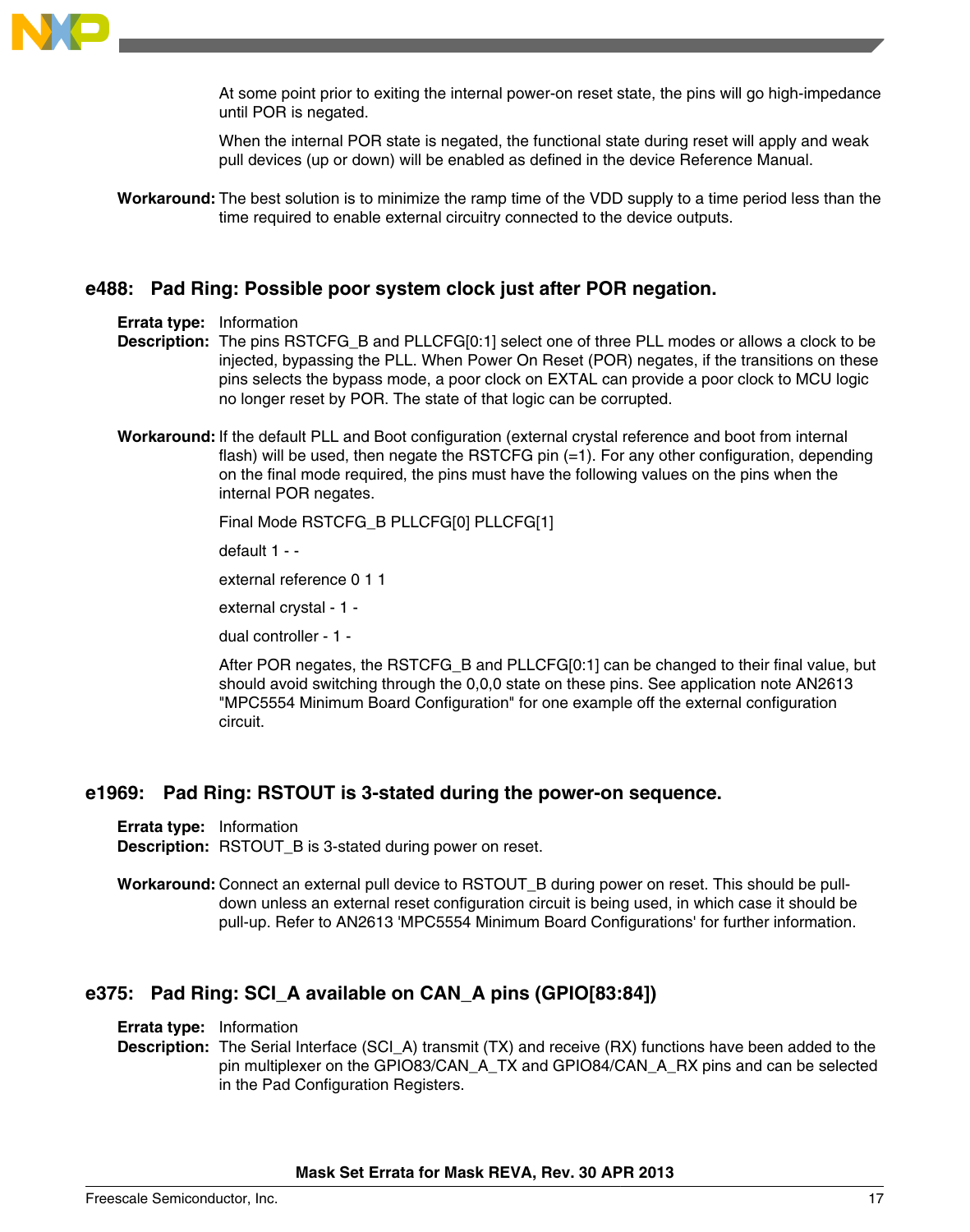

**Workaround:** Do not use the SCI\_A TX and RX functions on the CAN\_A pins if backwards hardware compatibility is required with previously defined devices (MPC5534, MPC5553, and MPC5554). The SCI A TX and RX can be selected by setting the Pin Assignment bits of the Pad Configuration Register to 0b10 (PCR83 and PCR84).

# **e3377: Pad Ring:Nexus pins may drive an unknown value immediately after power up but before the 1st clock edge**

#### **Errata type:** Errata

**Description:** The Nexus Output pins (Message Data outputs 0:15 [MDO] and Message Start/End outputs 0:1 [MSEO]) may drive an unknown value (high or low) immediately after power up but before the 1st clock edge propagates through the device (instead of being weakly pulled low). This may cause high currents if the pins are tied directly to a supply/ground or any low resistance driver (when used as a general purpose input [GPI] in the application).

**Workaround:**1. Do not tie the Nexus output pins directly to ground or a power supply.

2. If these pins are used as GPI, limit the current to the ability of the regulator supply to guarantee correct start up of the power supply. Each pin may draw upwards of 150mA.

If not used, the pins may be left unconnected.

### **e1779: SIU: CRSE bit added to the SIU Configuration Register**

#### **Errata type:** Information

**Description:** A new bit was added to the System Integration Unit to disable driving both the normal external bus and the calibration bus interface.

> The Calibration Reflection Suppression Enable (SIU\_CCR[CRSE]) bit enables the suppression of reflections from the External Bus Interface's calibration bus onto the non-calibration bus. The EBI drives some outputs to both the calibration and non-calibration busses. When CRSE is asserted (0b1), the values driven onto the calibration bus pins will not be reflected onto the non-calibration bus pins. When CRSE is negated (0b0), the values driven onto the calibration bus pins will be reflected onto the non-calibration bus pins. CRSE only enables reflection suppression for non-calibration bus pins that do not have a negated state to which the pins return at the end of the access. CRSE does not enable reflection suppression for the noncalibration bus pins that have a negated state to which the pins return at the end of an access. Those reflections always are suppressed. Furthermore, the suppression of reflections from the non-calibration bus onto the calibration bus is not enabled by CRSE. Those reflections also always are suppressed.

**Workaround:** Set the CRSE bit in the SIU\_CCR to prevent signals on the calibration bus from being reflected onto the normal external bus interface.

#### **e1538: SRAM: SRAM size is now 80 Kbytes instead of 64K**

**Errata type:** Information

**Description:** The SRAM size definition was changed from 64 Kbytes to 80 Kbytes for this device. The 16K from 0x40001\_0000 to 0x4001\_3FFF is now implemented.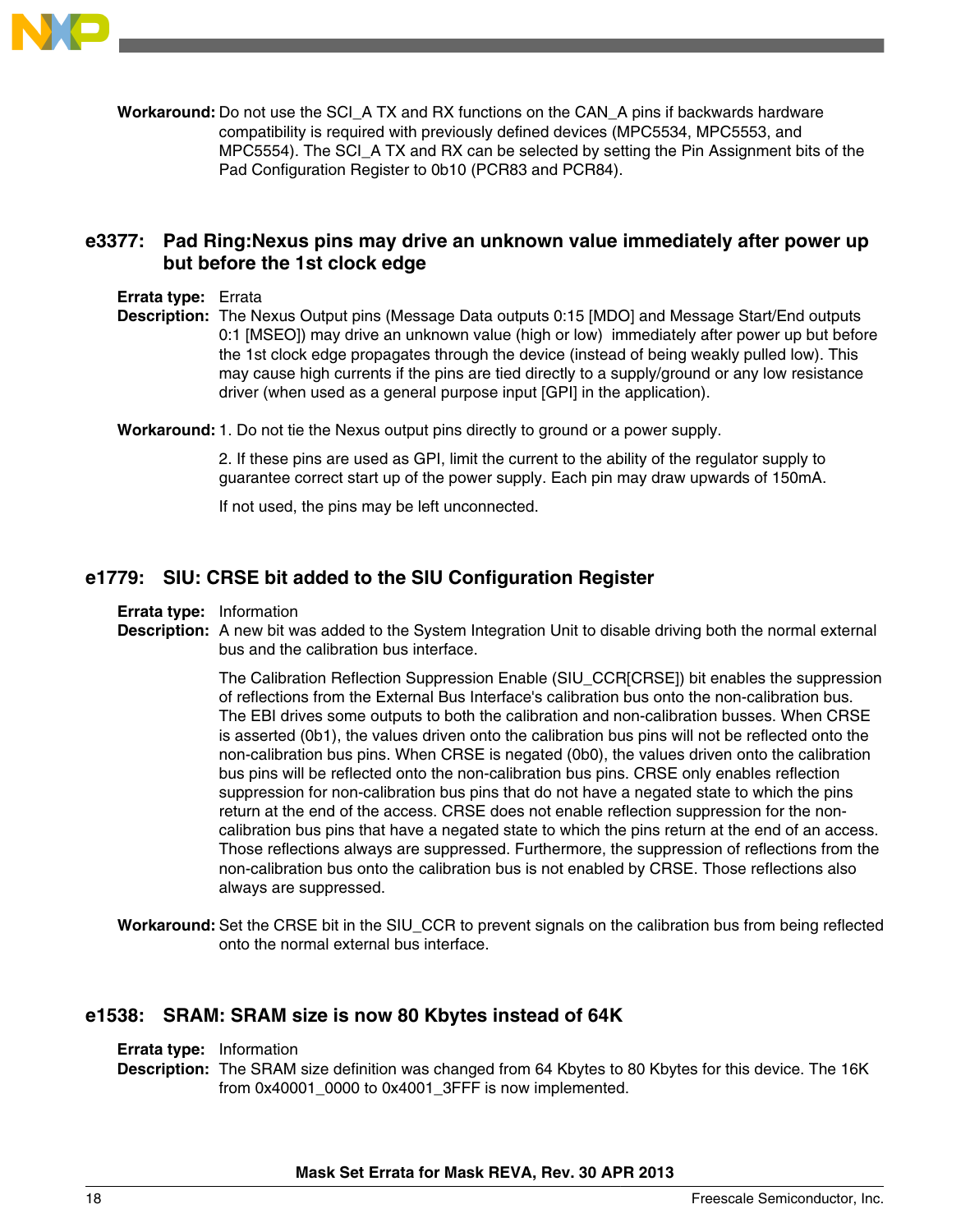

**Workaround:** To utilize the internal SRAM space between 0x4001\_0000 and 0x4001\_3FFF, software should initialize the Error Correction Codes for each SRAM location by performing 64-bit writes this address space.

# **e1031: e200z6: Cache Invalidate/Clear Aborts due to masked core Interrupt**

**Errata type:** Errata

**Description:** The e200z6 core will abort a "Cache Invalidate" (CINV) or "Cache Lock Bits Flash Clear" (CLFC) operation (in the Level 1 Cache Control and Status Register 0 (L1CSR0) if an external interrupt occurs during the operation, even if external interrupts to the core are disabled in the Machine Status Register (MSR[EE]=0). The effect of this issue is that disabling external interrupts alone will not guarantee completion of a CINV or CLFC operation. Software must check for the cache abort condition.

**Workaround:** After clearing the EE bit in MSR, perform the following steps:

- (1) Save the interrupt controller's current priority, INTC\_CPR[PRI].
- (2) Raise the interrupt controller's current priority to maximum (INTC\_CPR[PRI]=0xF).
- (3) Synchronize by executing msync and isync instructions.
- (4) Ensure critical interrupts are also disabled (MSR[CE]=0).
- (5) Execute CINV or CLFC cache operation.

After the cache operation completes, check to see if the abort bit has been set, indicating an external interrupt has caused the operation to terminate before completion. If set, clear the abort bit and retry the operation.

- To restore normal operation after the cache invalidation or clear, perform the following steps:
- (1) Restore the saved priority setting to INTC\_CPR[PRI].
- (2) Restore MSR[CE] if it was altered.
- (3) Restore MSR[EE].

### **e2044: e200z6: Core renamed from e500z6**

**Errata type:** Information

**Description:** The name of the main processing core has been changed from the e500z6 to the e200z6.

**Workaround:** Expect the new name for the e200z6 core in documentation.

### **e1748: e200z6: JTAG Part Identification is 0x4**

**Errata type:** Information

**Description:** The Part Identification Number (PIN) in the e200z6 with VLE (optional Variable Length Encoded instruction set) core JTAG and Nexus device identification messages and register (NZ6C3\_DID) is 0x4. The complete e200z6 with VLE JTAG ID and DID is 0x07C0401D.

**Workaround:** Tools that use the e200z6 DID should expect updated values to identify the PowerPC core or use the complete device Nexus Port Controller DID message/register.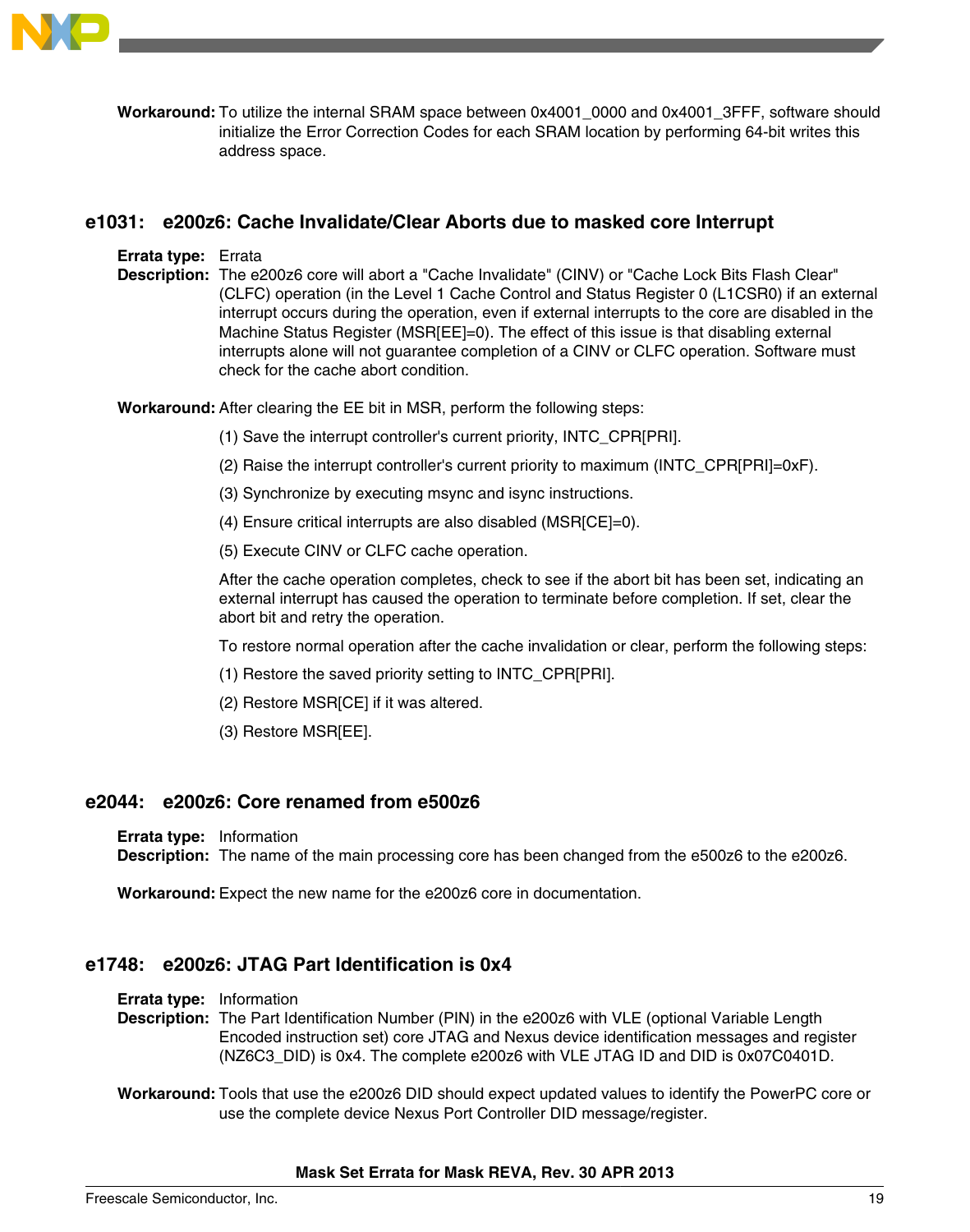

### **e1729: e200z6: MMU has 32 Table Entries**

**Errata type:** Information

**Description:** Initial documentation for the MPC5554 stated that there would be only 24 table entries in the e200z6 core Memory Managment Unit (MMU). Actually, 32 entries were implemented and will remain in the future e200z6 devices.

**Workaround:** All 32 of the MMU table entries can be used.

#### **e779: e200z6: New SPE Instructions Added**

**Errata type:** Information

**Description:** e200z6 cores that support VLE also have additional instructions available in the traditional PowerPC instruction set.

The following SPE instructions have been added:

evfsmadd - Vector Floating-Point Single-Precision Multiply-Add

evfsnmadd - Vector Floating-Point Single-Precision Negative Multiply-Add

evfsmsub - Vector Floating-Point Single-Precision Multiply-Subtract

evfsnmsub - Vector Floating-Point Single-Precision Negative Multiply-Subtract

efsmadd - Floating-Point Single-Precision Multiply-Add

efsnmadd - Floating-Point Single-Precision Negative Multiply-Add

efsmsub - Floating-Point Single-Precision Multiply-Subtract

efsnmsub - Floating-Point Single-Precision Negative Multiply-Subtract

In addition, the restriction of doubleword alignment (64-bit) for SPE load/store instructions has been removed.

**Workaround:** For backwards compatibility to devices that do not support VLE, do not use these new SPE instructions. Compilers may provide a switch to allow or to not allow use of these additional instructions in assembly code.

### **e1581: e200z6: VLE added to core**

- **Errata type:** Information
- **Description:** An optional Variable Length Encoded (VLE) instruction set has been added to the e200z6 core. VLE is an alternate instruction set that includes both 16-bit and 32-bit instruction encodings. Additional bits have been added to several registers to support this mode of operation. See the "e200z6 with VLE" addendum to the "e200z6 Reference Manual" for complete details on the instruction set and register bits. The addendum is available at: http:// www.freescale.com/files/32bit/doc/ref\_manual/e200z6RMAD1.pdf
- **Workaround:** Insure that the device in use implements VLE before executing code from a page defined as VLE in a Memory Management Unit's table entry.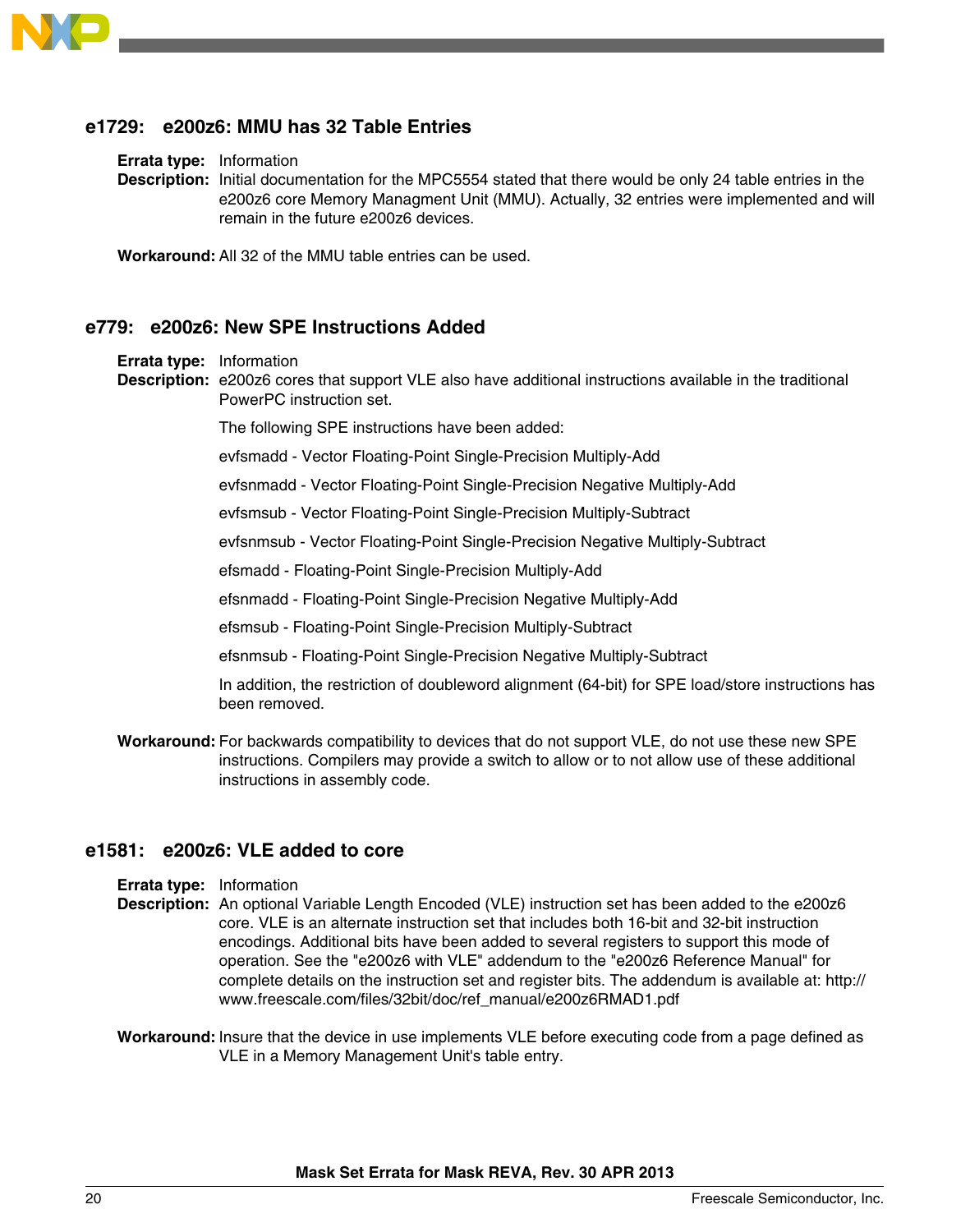

### **e860: e200z6: Way Access Mode bit added to the Cache**

**Errata type:** Information

- **Description:** A new feature has been added to the e200 Cache to allow the cache ways to be completely disabled if not enabled specifically for either data or instruction use. Setting the Way Access Mode (WAM, bit 10) in the Level 1 Cache Control and Status register 0 (L1CSR0) completely disables look ups in ways that are not specifically disabled by the Additional Way Instruction Disable (AWID), Way Instruction Disable (WID), Additional Way Data Disable (AWDD), and Way Data disable (WDD) fields(L1CSR0[WAM]=0b1). Note the AWID and AWDD bits are not available on devices with 8K of cache.
- **Workaround:** For future compatibility (with devices that support the WAM bit), set the WAM bit when writing to the L1CSR0. On devices that do not support WAM, writing this bit has no affect and will read back as cleared (0b0). This allows software to be written to take advantage of WAM capability on devices that will support it. Setting WAM will reduce the operating power consumption of the cache on devices that support WAM.

### **e3421: e200z: Cache returns value, even when disabled**

**Errata type:** Errata

- **Description:** The cache line fill buffer of the e200z core will still provide a data cache hit, even if the Way Data Disable (WDD), Additional Ways Data Disable (AWDD), and the Way Access Mode (WAM, if available) bits are set.
- **Workaround:** To avoid cache hit to the Line Fill Buffer after the WDD, AWDD, and WAM bits are disabled, a Cache Miss must be forced to clear the fill buffer. This can be done by branching to an instruction address that has not been fetched before.

### **e1136: eDMA: BWC setting may be ignored between 1st and 2nd transfers and after the last write of each minor loop.**

**Errata type:** Errata

**Description:** The eDMA Transfer Control Descriptor Bandwidth Control field setting may be ignored between 1st and 2nd transfers and after the last write of each minor loop. This will occur if the source and destination sizes are equal. This behavior is a side effect of measures designed to reduce start-up latency. Reference Manuals may fail to mention this behavior.

**Workaround:** There are 2 possible workarounds:

1) Adjust the Transfer Control Descriptor (TCD) to make the source size not equal to the destination sizes (i.e. ssize  $= 16$  bit, dsize  $= 32$  bit). This delays the write which allows BWC[0:1] arriving from the TCD to be considered in the execution pipeline during start-up.

2) Adjust the TCD so the channel executes a single read/write sequence and then retires. In addition, the channel can be configured to execute a minor loop link to itself which will restart the channel after arbitration and channel start-up latency. The total number of bytes transferred can be controlled by the major loop count.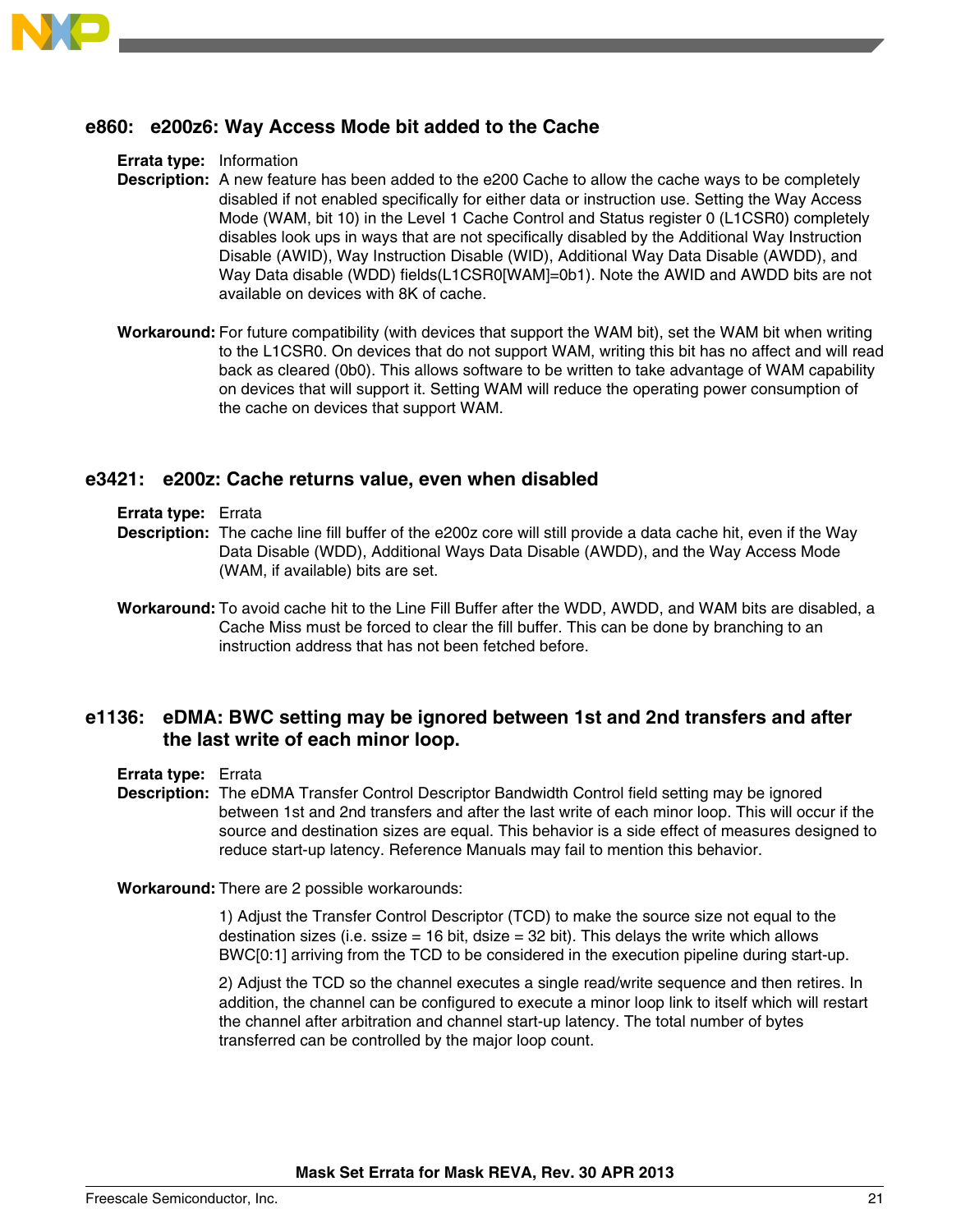

### **e1834: eMIOS: OPMWC unable to produce close to 100% duty cycle signal**

**Errata type:** Errata

- **Description:** The Center Aligned Output Pulse Width Modulation with Dead-time Mode (OPWMC) of the eMIOS module does not function correctly if the trailing edge dead time is programmed to a value outside of the current cycle time. The OPWMC mode requires that matches occur in the specific order: A, A, and then B, where the first A must match on the up count of the modulus counter, the second A match occurs on the down count of the modulus counter, and the B match occurs on the internal counter. If the programmed B match value is greater than the time required for the modulus counter to count down from the second A match and then up to the first A match of the next cycle, the first A match of the next cycle will be missed and the mode will not function correctly from that point on.
- **Workaround:** Configure the selected modulus counter time base and the internal counter of the channel in OPWMC mode to count at the same rate. Program the value of the B match (dead time) to a value less than 2 times the programmed A match value.

### **e1769: eMIOS: Updating the B register requires 32-bit writes.**

#### **Errata type:** Errata

- **Description:** 8-bit writes to the least significant 8 bits of the eMIOS Channel B Data register (eMIOS\_CBDRn) actually cause a 32-bit write to the entire register, potentially corrupting the upper 24-bits of the register.
- **Workaround:** Use only 32-bit accesses to write to eMIOS Channel B Data Register. If a single byte is to be modified, read the register, modify the byte, and write the entire register back as a 32-bit write.

### **e1773: eQADC: conversions of muxed digital/analog channels close to the rail**

**Errata type:** Information

**Description:** If the VDDEH9 and the VDDA power supplies are at different voltage levels, the input clamp diodes on the multiplexed digital and analog signals (AN12, AN13, AN14, and AN15) will clamp to the lower of the two supplies.

> If VDDEH9 is lower than the VDDA, conversions on these channels will not obtain full scale readings if voltage is close the the VDDA voltage.

**Workaround:** When multiplexed digital/analog signals are used as analog inputs, connect VDDEH9 to VDDA and do not use any of the digital functions multiplexed on these pins.

# **e1013: eSCI : Automatic reset of the LIN state machine cause incorrect transmission**

**Errata type:** Errata

**Description:** When the LIN FSM of the eSCI module performs an automatic reset due to a bus error condition, it is possible that the application is no longer synchronized to the LIN FSM. As a result, the eSCI may consider the payload data provided by the application via the LIN Transmit Register (eSCI\_LTR) as a LIN frame header data and will generate an unexpected LIN frame.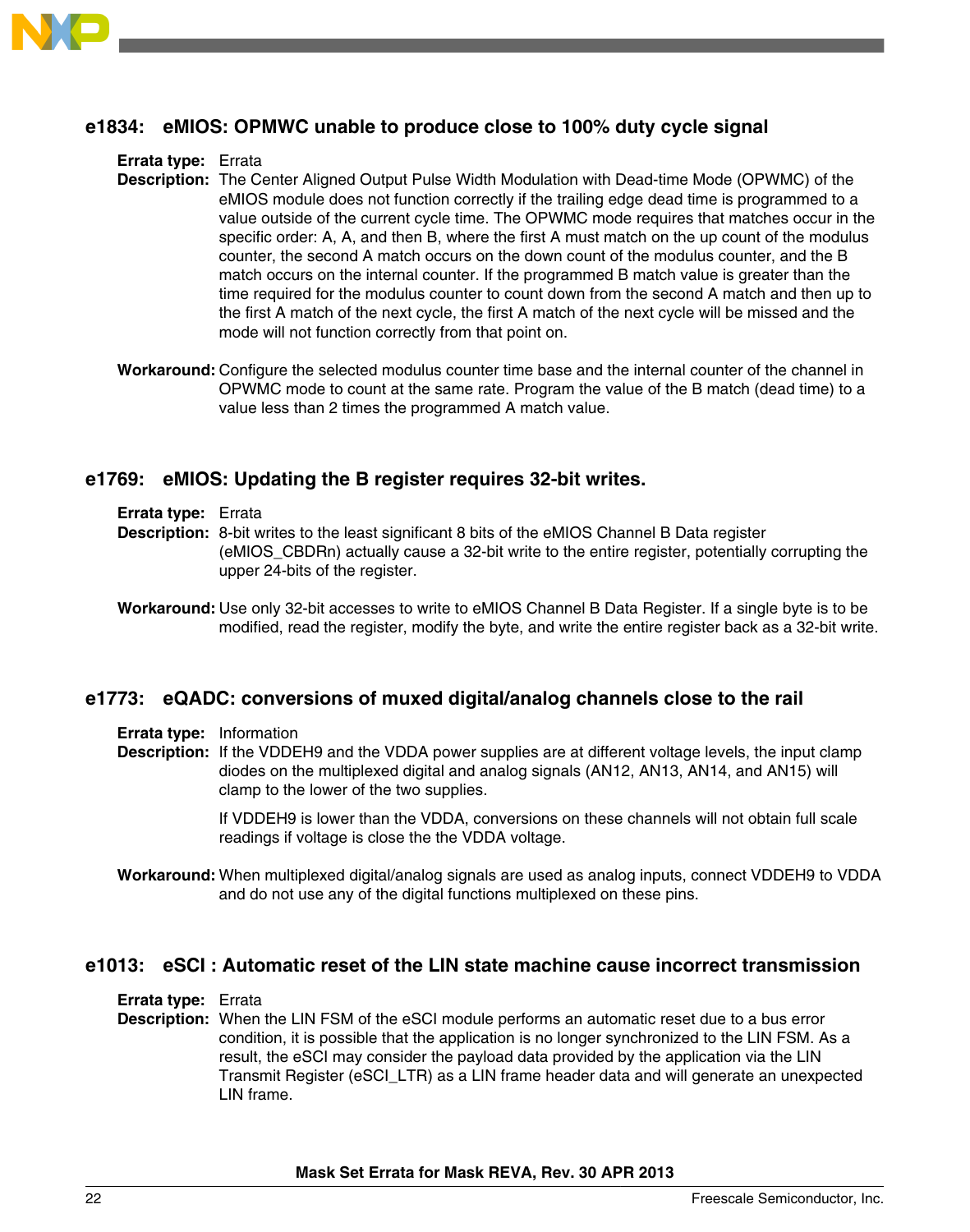

**Workaround:** The application should disable the automatic LIN FSM reset functionality by setting LDBG bit in the LIN Control Register (eSCI\_LCR) to 1.

#### **e1381: eSCI: LIN Wakeup flag set after aborted LIN frame transmission**

| <b>Errata type:</b> Errata |                                                                                                                                                                                                  |
|----------------------------|--------------------------------------------------------------------------------------------------------------------------------------------------------------------------------------------------|
|                            | <b>Description:</b> If the eSCI module is transmitting a LIN frame and the application sets and clears the LIN                                                                                   |
|                            | Finite State Machine Resync bit in the LIN Control Register 1 (eSCI_LCR1[LRES]) to abort the<br>transmission, the LIN Wakeup Receive Flag in the LIN Status Register may be set<br>$(LWAKE=1)$ . |

**Workaround:** If the application has triggered LIN Protocol Engine Reset via the eSCI\_LCR1[LRES], it should wait for the duration of a frame and clear the eSCI\_IFSR2[LWAKE] flag before waiting for a wakeup.

#### **e1221: eSCI: LIN bit error indicated at start of transmission after LIN reset**

- **Errata type:** Errata
- **Description:** If the eSCI module is in LIN mode and is transmitting a LIN frame, and the application sets and subsequently clears the LIN reset bit (LRES) in the LIN Control register 1 (ESCI\_LCR1), the next LIN frame transmission might incorrectly signal the occurrence of bit errors (ESCI\_IFSR1[BERR]) and frame error (ESCI\_IFSR1[FE]), and the transmitted frame might be incorrect.
- **Workaround:** There is no generic work around. The implementation of a suitable workaround is highly dependent on the application and a workaround may not be possible for all applications.

# **e1017: eSCI: LIN fast bit error detection causes incorrect LIN reception**

- **Errata type:** Errata
- **Description:** When using the eSCI module in LIN mode, if the fast bit error detection is enabled in the eSCI Control Register 2 (eSCIx\_CR2[FBR]) and a bit distortion occurs on the RX line, the eSCI module may process the bit error signal incorrectly. This may cause unexpected transmission and reception behavior of the LIN state machine.

**Workaround:** The application should disable the fast bit error detection by setting the FBR bit to 0.

# **e2190: eSCI: LIN slave timeout flag STO not asserted if CRC is received too late**

**Errata type:** Errata

**Description:** The eSCI module will not assert the Slave-Timeout Flag (STO) in the eSCI LIN Status Register 1 (LINSTAT1) if the checksum field of on RX frame is received later than the time given in the Timeout Value (TO) field of the LIN RX control header.

> If the checksum field of on RX frame is not received at all, The STO flag will not be set and the LIN FSM will wait forever.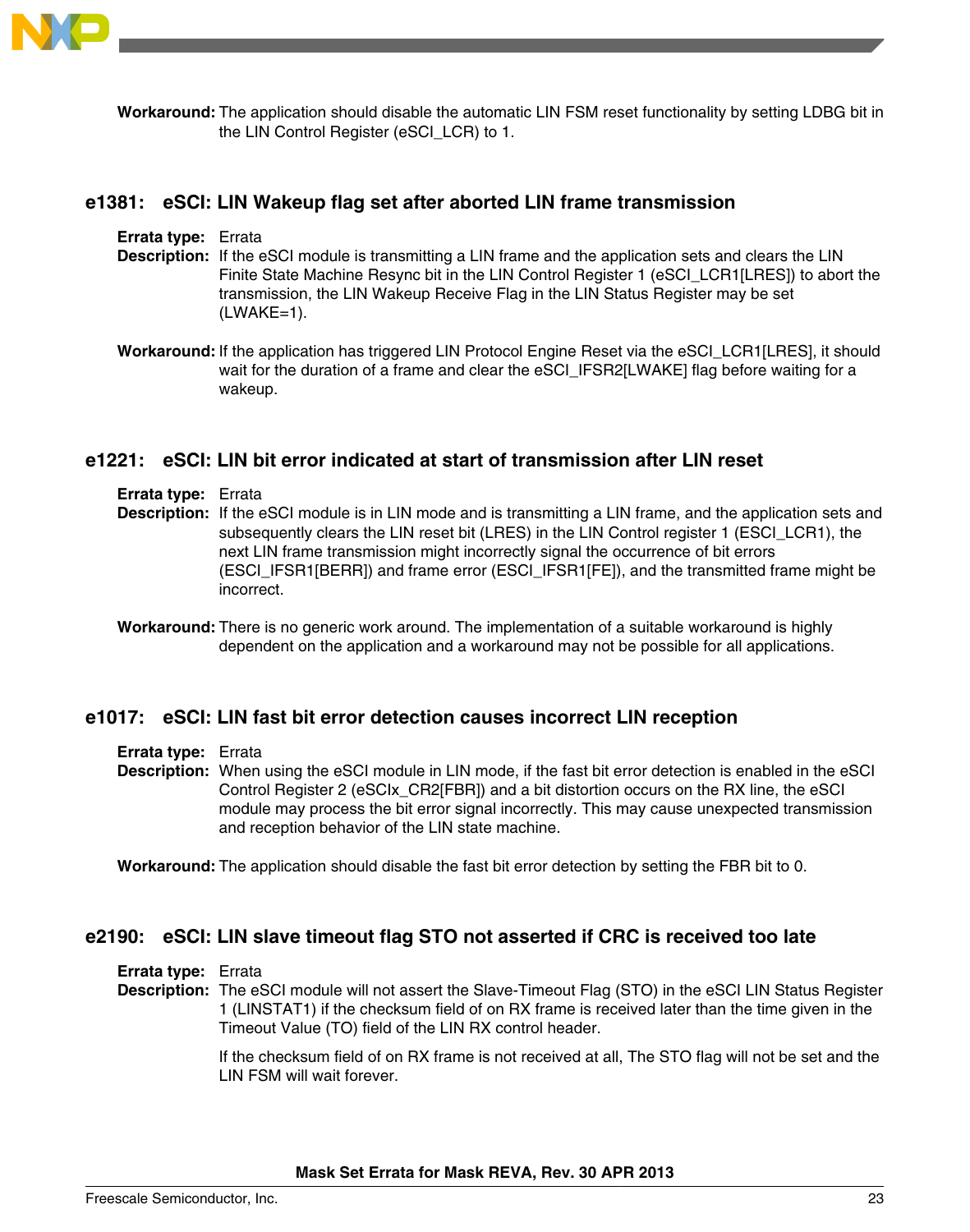

**Workaround:** The application should use a timer external to the eSCI module, that is started when a LIN RX frame transmission is started with an expiration time programmed to the expected duration of the reception. The timer is stopped, when the eSCI module signals the end of the LIN frame reception. If this timer expires, the eSCI has ran into the slave timeout condition. In this case, the application should clear the SCICR2[TE] and SCICR2[RE] bits to disable the transmitter and receiver, and should set the LINCTRL1[LRES] bit the reset the eSCI internal LIN slave and master tasks. To resume LIN frame data transmission the application should enable the transmitter and receiver and clear the LINCTRL1[LRES] bit to enable the LIN slave and master tasks.

# **e1614: eSCI: Low pulse on LIN RX line may prevent assertion of transmit data ready flag ESCI\_SR[TXRDY]**

#### **Errata type:** Errata

**Description:** If the eSCI module is in LIN mode and receives a low pulse on the RX line while transmitting a frame header or a stop bit, the eSCI internal LIN master and slave tasks may be stopped, and the transmit data ready flag ESCI\_SR[TXRDY] will never be asserted again.

Each of the following scenarios of the RX low pulse may provoke this erroneous behavior.

a) The low pulse begins less than 12 bits before the start of the break character, and ends at least 21 bits and at most 30 bits after the start of the break character.

b) The low pulse begins at least 13 bits and at most 14 bits after the start of the break character, and ends at least 22 bits after the start of the break character.

c) The low pulse begins during the stop bit and has duration of at least 2 bits.

**Workaround:** The application should use a timer external to the eSCI module, that is started when a LIN frame transmission is started with an expiration time programmed to the expected duration of the transmission. The timer is stopped, when the eSCI module signals the end of the LIN frame transmission.

> If this timer expires, the eSCI tasks have been stopped internally. In this case, the application should clear the Transmit Enable (SCICR2[TE]) and the Receive Enable (SCICR2[RE] bits to disable the transmitter and receiver, and should set the LIN FSM resync (LINCTRL1[LRES]) bit the reset the eSCI internal LIN slave and master tasks.

To resume LIN frame data transmission the application should enable the transmitter and receiver and clear the LINCTRL1[LRES] bit to enable the LIN slave and master tasks.

# **e644: eTPU: MISSCNT can fail on sequential physical teeth**

**Errata type:** Errata

**Description:** If the eTPU Angle Counter (EAC) detects a physical tooth with a non-zero value in the Missing Tooth Counter (MISSCNT) field of the Tooth Program Register (TPR), and during high-rate mode MISSCNT is written with a non-zero value, MISSCNT resets at the end of the high-rate mode.

> One example of this use case is when the tooth wheel has more than 3 consecutive missing teeth, and MISSCNT is re-written with a non-zero value to support the extra missing teeth.

Another possible use case can occur when transitioning from normal tooth signal to a backup signal coming from a cam signal, for example.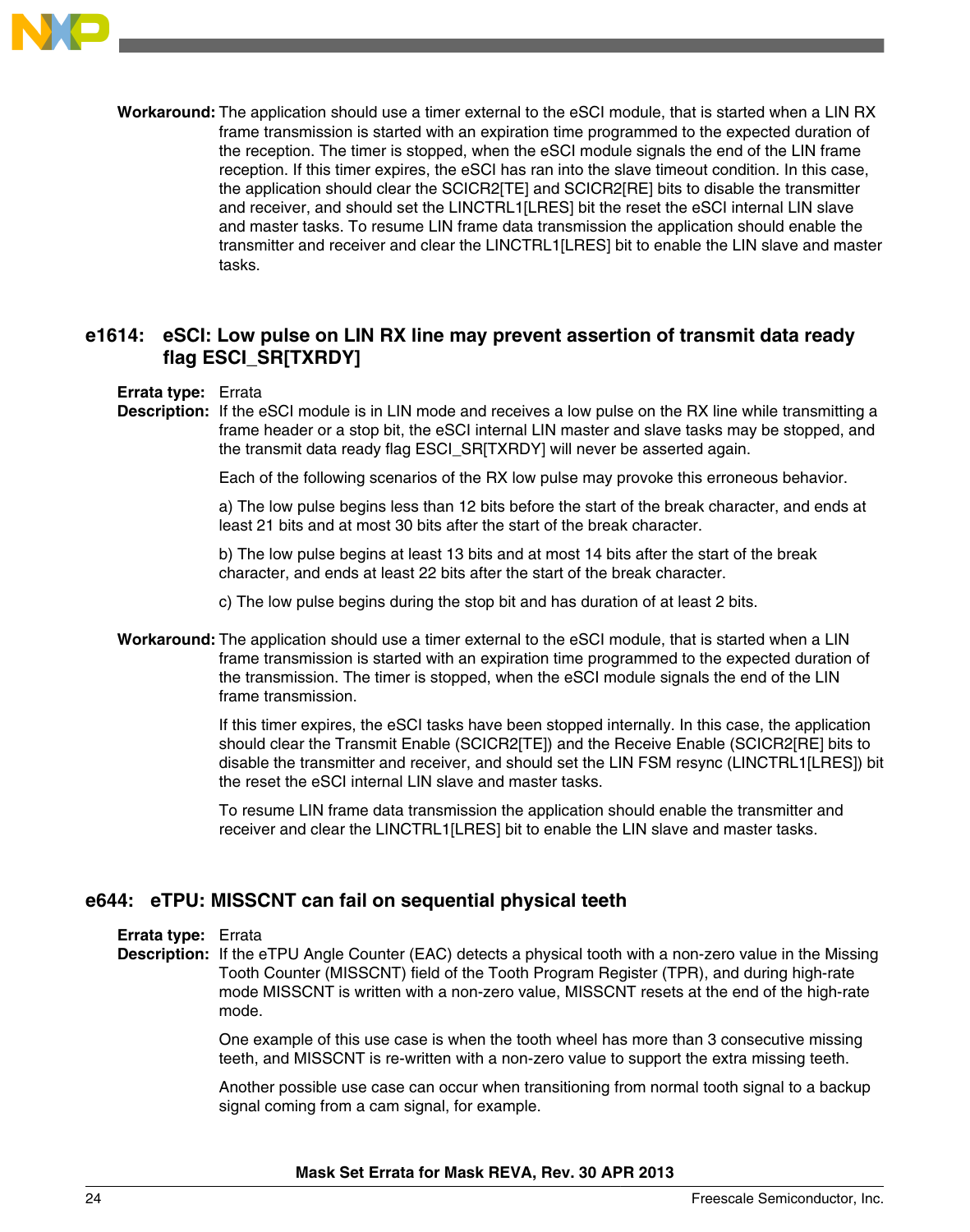

These examples are illustrative, and do not exhaust the possibilities for the occurrence of the situation described.

**Workaround:** If a non-zero value is written to TPR[MISSCNT] and another non-zero value must be written after a single physical tooth is detected, the second non-zero value write should coincide with a match service on the TCR2 value estimated for the tooth. This will avoid MISSCNT being written in high-rate mode.

#### **e112: eTPU: Prescaler phase shift between TCR1 and TCR2**

**Errata type:** Information

- **Description:** The Timer Counter Register 1 (TCR1) and Timer Counter Register 2 (TCR2) prescalers are initialized at slightly different times when the Global Timebase Enable (GTBE) is enabled. A phase shift of up to 2 clocks (one microcycle) can occur when the Timer Counter Registers (TCR1 and TCR2) increment in common multiples of the prescaler ratio.
- **Workaround:** Expect a phase shift of up to 2 system clocks (one eTPU microcycle) between TCR1 and TCR2. TCR1 increments before TCR2.

### **e1728: eTPU: STAC bus export may skip 1 count**

**Errata type:** Errata

- **Description:** If the eTPU Angle Clock (EAC) is enabled and exported on the Shared Time and Counter bus (STAC) then one count may be skipped on random occasions. This only happens when the EAC transitions from Halt or High-rate mode to normal mode and the integer part of the Tick Rate Register (TRR) inside the eTPU is equal to 1. This skip does not occur on the TCR2 bus internal to the eTPU engine generating the angle clock.
- **Workaround:** Either (1) use only greater-than-or-equal comparisons on angle counts imported from the STAC bus; or (2) limit the TRR integer part to 2 minimum. If TRR(integer) = 1 is a needed rate for maximum performance, the new TRR limitation can be compensated by either:
	- (a) doubling the TCR1 rate (for instance halving the TCR1 prescaler division), or
	- (b) halving the number of ticks per tooth (sacrificing angle accuracy).